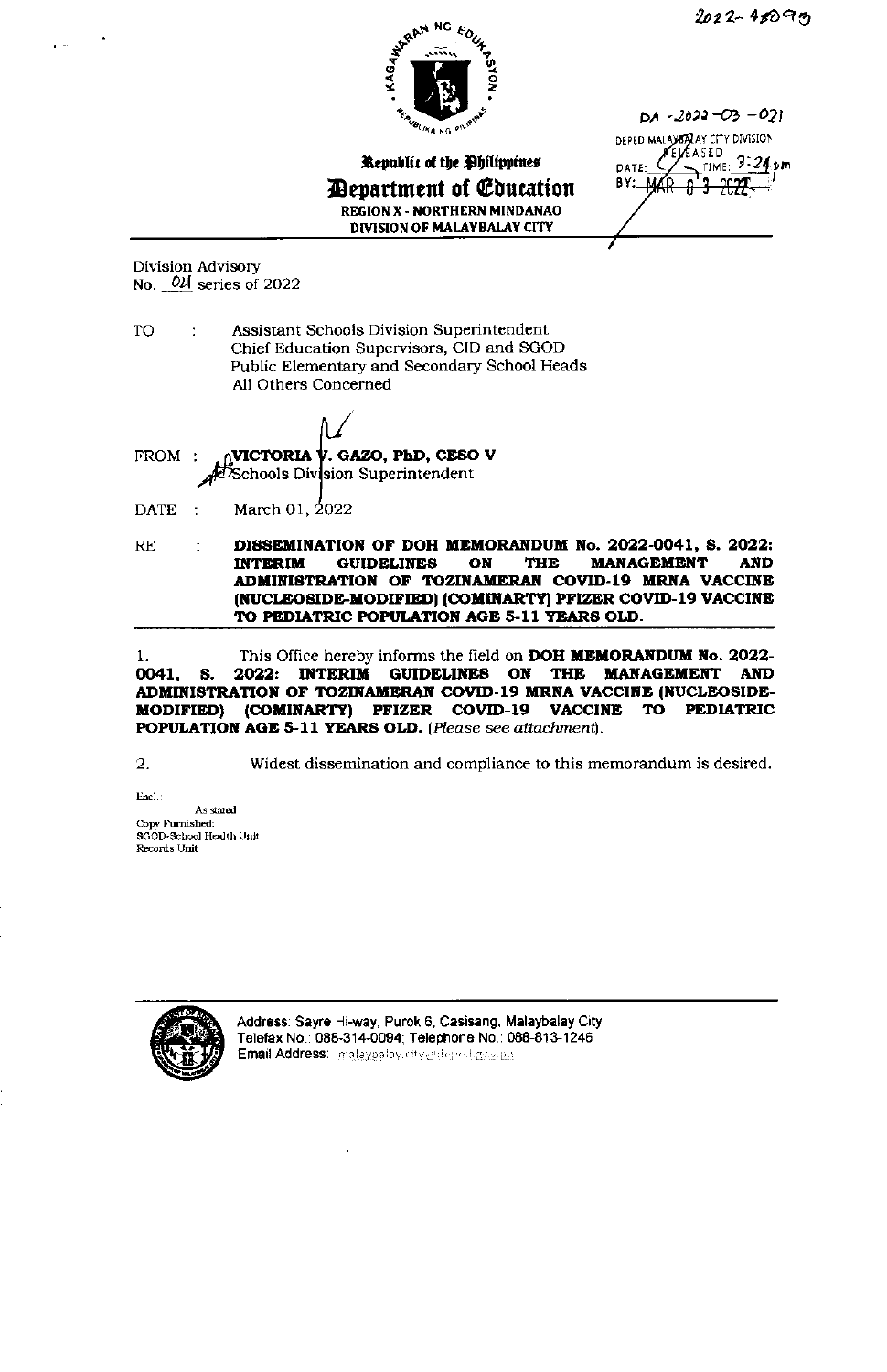

## Republic of the Philippines Department of Health **OFFICE OF THE SECRETARY**

January 24, 2022

# **DEPARTMENT MEMORANDUM**

No. 2022 -  $004$ 

FOR: ALL. **UNDERSECRETARIES AND** ASSISTANT **SECRETARIES: DIRECTORS OF BUREAUS, SERVICES AND** CENTERS FOR HEALTH DEVELOPMENT; MINISTER OF **HEALTH - BANGSAMORO AUTONOMOUS REGION IN** MUSLIM MINDANAO); EXECUTIVE DIRECTORS OF SPECIALTY HOSPITALS AND NATIONAL NUTRITION COUNCIL; CHIEFS OF MEDICAL CENTERS, HOSPITALS, **SANITARIA AND INSTITUTES; AND OTHERS CONCERNED** Interim Guidelines on the Management and Administration of **SUBJECT:** 

Tozinameran COVID-19 mRNA vaccine (nucleoside-modified) [Cominarty] Pfizer COVID-19 Vaccine to Pediatric Population Ages 5-11 Years Old

#### **RATIONALE** I.

The Department of Health (DOH), together with other government agencies, has been proactive in developing policies that guide government sectors, non-government organizations (NGO), and private entities in the implementation of various efforts for COVID-19 vaccination. As new evidence emerges and various decisions at different levels are made every day, there is a need to align policy directions towards ensuring timely, effective, and coordinated response for COVID-19.

In the context of the prior issuance of Emergency Use Authorization (EUA) by the Philippine Food and Drug Administration (FDA) dated December 22, 2021, and based on issuances from the World Health Organization (WHO) and Centers for Disease Control (CDC) Advisory Committee on Immunization Practices (ACIP), the DOH recommends the expansion of the COVID-19 vaccination program to include the pediatric population ages 5 - 11 years old.

In view of the foregoing, this Department Memorandum (DM) is issued to provide guidance to all concerned agencies of the National Vaccination Operations Center (NVOC), Regional Vaccination Operations Centers (RVOCs) or Centers for Health Development (CHDs), Local Vaccination Operations Center (LVOCs) or Local

Building 1, San Lazaro Compound, Rizal Avenue, Sta. Cruz, 1003 Manila . Trunk Line 651-7800 local 1113, 1108, 1135 Direct Line: 711-9502; 711-9503 Fax: 743-1829 . URL: http://www.doh.gov.ph; e-mail: fiduque@doh.gov.ph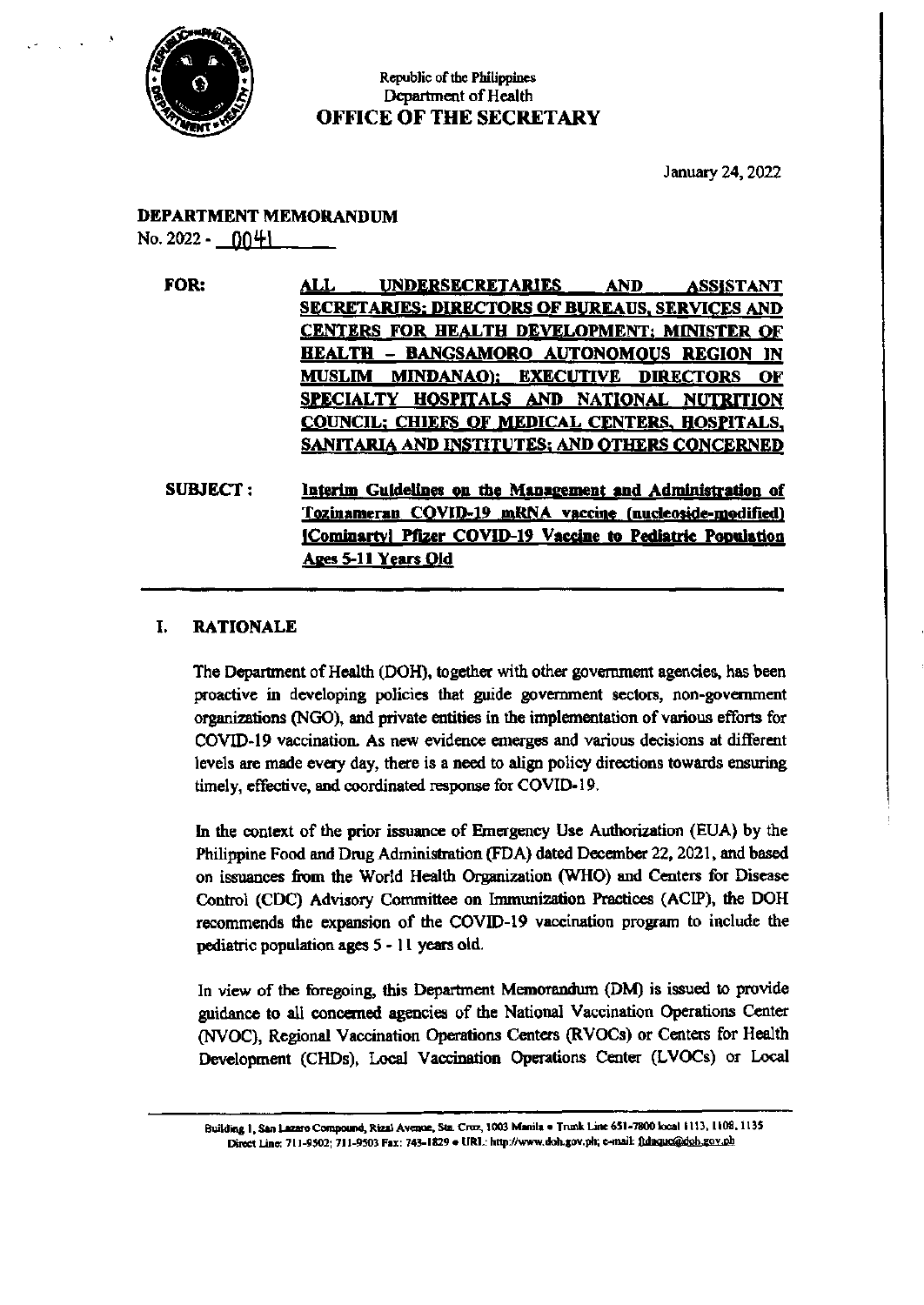Government Units (LGUs), Provincial Health Offices (PHOs), City Health Offices (CHOs), Rural Health Units (RHUs), Implementing Units, and Vaccination Sites, both public and private, on the management and administration of the Tozinameran COVID-19 mRNA vaccine (nucleoside-modified) [Cominarty] Pfizer COVID-19 Vaccine as part of the implementation of the rollout of the COVID-19 vaccination to the pediatric population ages 5 - 11 year olds. It is further clarified that Department Circular Nos. 2021-0464, 2021-0464-A, 2021-048 and other relevant issuances shall cover pediatric population ages 12 - 17 year olds.

#### II. **OBJECTIVES**

This issuance provides interim guidelines on the management and administration of Tozinameran COVID-19 mRNA vaccine (nucleoside-modified) [Comirnaty] Pfizer COVID-19 Vaccine referred to as Pediatric Pfizer COVID-19 vaccine in this guidelines to pediatric population ages 5-11 year olds.

#### III. **DEFINITION OF TERMS**

- A. Assent refers to the willingness of the child to be vaccinated. If a child is below seven (7) years old, no formal assent shall be needed as long as there is no manifestation of dissent. For children ages seven to eleven (7-11) years old, a verbal assent shall be acceptable.
- B. Child-Caring Agency refers to duly licensed and accredited agency by the Department of Social Welfare and Development (DSWD) that provides twenty-four (24) hour residential care services for abandoned, orphaned, neglected, or voluntary committed children as stipulated in Article 1, Section 3(i) of RA No. 8552 "Domestic Adoption Act of 1998".
- C. Guardian refers to the legal or judicial guardian.
	- 1. Legal guardian refers to a guardian of the minor by express provision of law without the need for judicial appointment, as in the case of the parents over the persons of their minor children or those exercising substitute parental authority of the minor child in accordance with Article 216 of the Family Code.
	- 2. Judicial guardian refers to a guardian appointed by the court over the person and/or property of the ward to represent the latter in all his civil acts and transactions.
- D. Parent refers to the legitimate, illegitimate, or adoptive father or mother of the minor child. Adoption for the purpose of this Department Circular shall refer to legal adoption.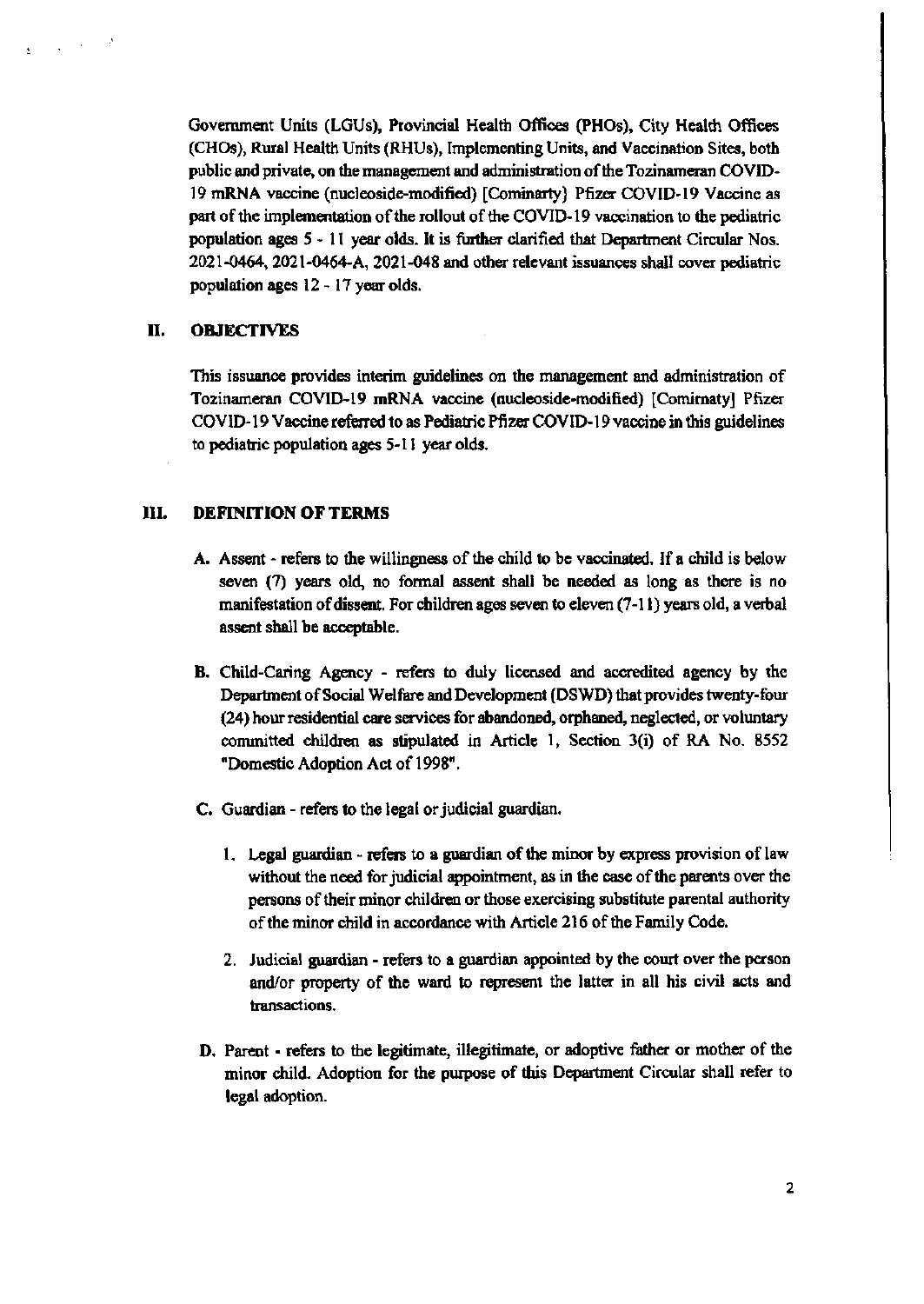- **E.** Pediatric Population refers to a group of the population between birth and 18 years of age.
- F. Informed Consent refers to the patient's right to a clear, truthful and substantial explanation, in a manner and language understandable to the patient, of all proposed procedures, whether diagnostic, preventive, curative, rehabilitative or therapeutic, wherein the person who will perform the said procedure shall provide his name and credentials to the patient, possibilities of any risk of mortality or serious side effects, problems related to recuperation, and probability of success and reasonable risks involved.

#### IV. **GENERAL GUIDELINES**

- A. The pediatric population ages 5-11 years old shall be recommended to be vaccinated with the Tozinameran COVID-19 mRNA vaccine (nucleosidemodified) [Comirnaty] Pfizer COVID-19 Vaccine approved for use to the aforementioned age group based on the EUA issued by the Philippine FDA (Copy of the EUA may be accessed at the FDA website: https://www.fda.gov.ph/wp-content/uploads/2022/01/EUA-Pfizer-10mcg-5-11website,pdf).
- B. Vaccination of the 5-11 years old pediatric population shall be implemented simultaneously with the current eligible priority groups.
- C. The COVID-19 vaccination process in vaccination sites including the registration, screening, counselling, vaccine recipient reporting, Adverse Effects Following Immunization (AEFI) monitoring and referral shall follow DOH Department Memorandum 2021-0099 otherwise known as Interim Omnibus Guidelines for the Implementation of the National Vaccine Deployment Plan for COVID-19 and other relevant policies.
- D. Instructions for COVID-19 vaccination providers and administrators on storage and handling, dosing and schedule, administration, contraindications, warnings, adverse reactions, and use with other vaccines shall follow Philippine FDA EUA and the product information. (Copy of the product label may be viewed at the FDA website: https://www.fda.gov.ph/wp-content/uploads/2022/01/Comirnaty-10-mcg-Conc-DF1-IM-Product-Information-for-HCPs-EN.pdf)
- E. Protocols for the management of AEFI and Adverse Events of Special Interest (AESI) shall follow the provisions of the approved COVID-19 Vaccine for children with EUA of the FDA, succeeding guidelines from the FDA, and other recognized professional organizations and regulatory bodies, as new evidence arise.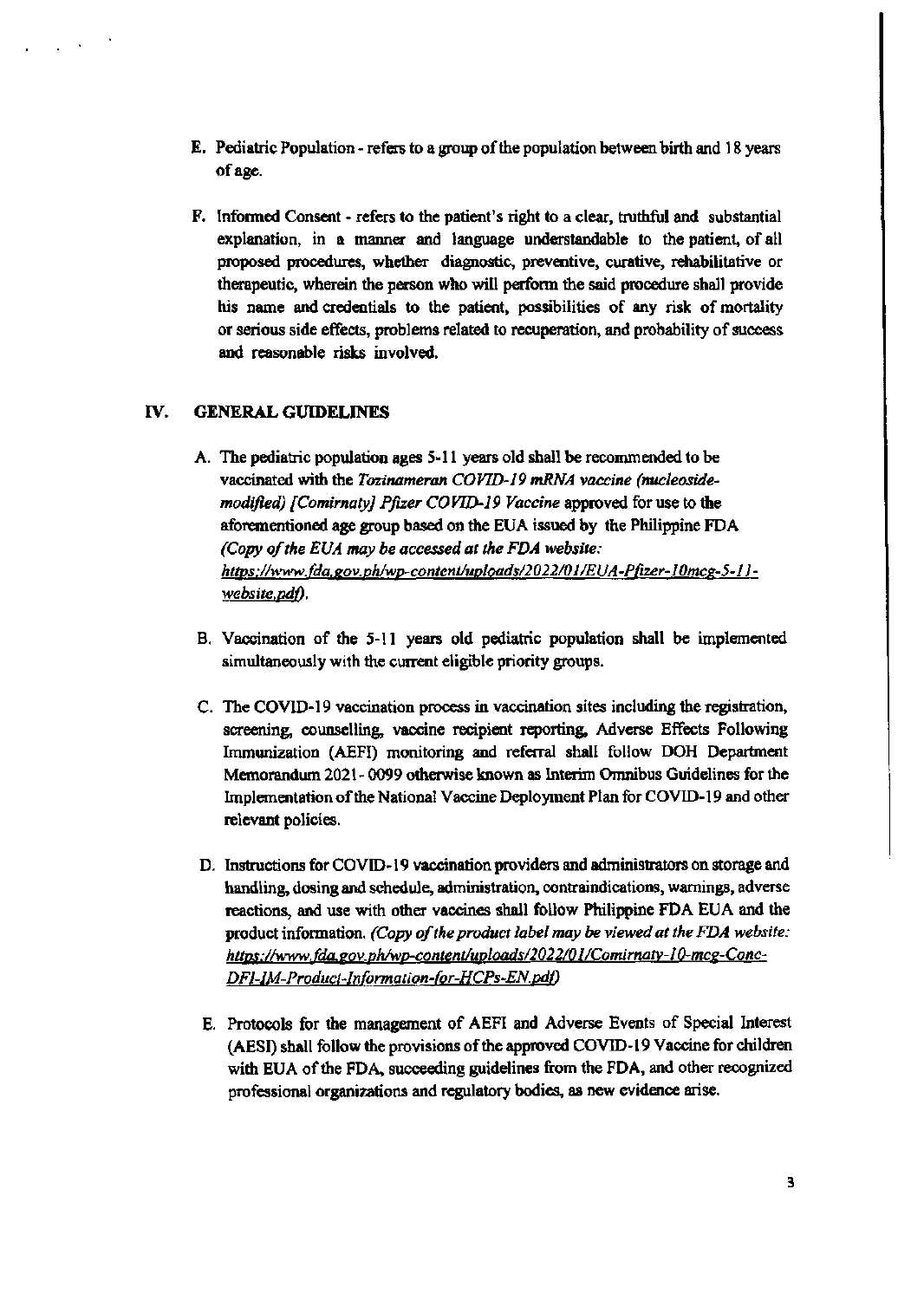#### V. **IMPLEMENTING GUIDELINES**

#### A. Implementation Roll-out

- 1. The vaccination rollout to 5-11 years old shall be implemented and shall commence in a phased approach.
	- a. Phase 1: Pilot rollout in designated vaccination sites in the National Capital Region (NCR) as determined by the LGUs and the NVOC.
	- b. Phase 2: Expansion of the vaccination rollout in the NCR, pilot rollout in designated vaccination sites in other regions. The Phase 2 shall commence a week after the Phase 1 Program Implementation Review.
- 2. All 5-11 years old children are eligible to be vaccinated in either Phase 1 or 2, subject to health screening and assessment.

#### **B.** Vaccination Strategies

- 1. The LVOCs may utilize various vaccination strategies to ramp up vaccination of the 5-11 years old.
	- a. For the pilot runs, the LVOCs shall utilize the fixed site strategy with the designation of vaccination sites solely for the vaccination of 5-11 years old.
	- b. After the pilot runs, the LVOCs may utilize the temporary post strategy where vaccination sites shall be established in barangays, orphanages, schools (elementary and kindergarten), among others.
	- c. The NVOC shall determine if the implementation of mobile vaccination strategy may be implemented once the rollout to 5-11 year old children is stabilized.

# C. Allocation and Distribution of COVID-19 Vaccines

- 1. The NVOC and RVOCs shall allocate COVID-19 vaccines to LVOCs based on the projected 5-11 years old population in their respective area of jurisdiction.
- 2. The NVOC and RVOCs may directly allocate and distribute COVID-19 vaccines to priority areas based on the unvaccinated 5-11 years old.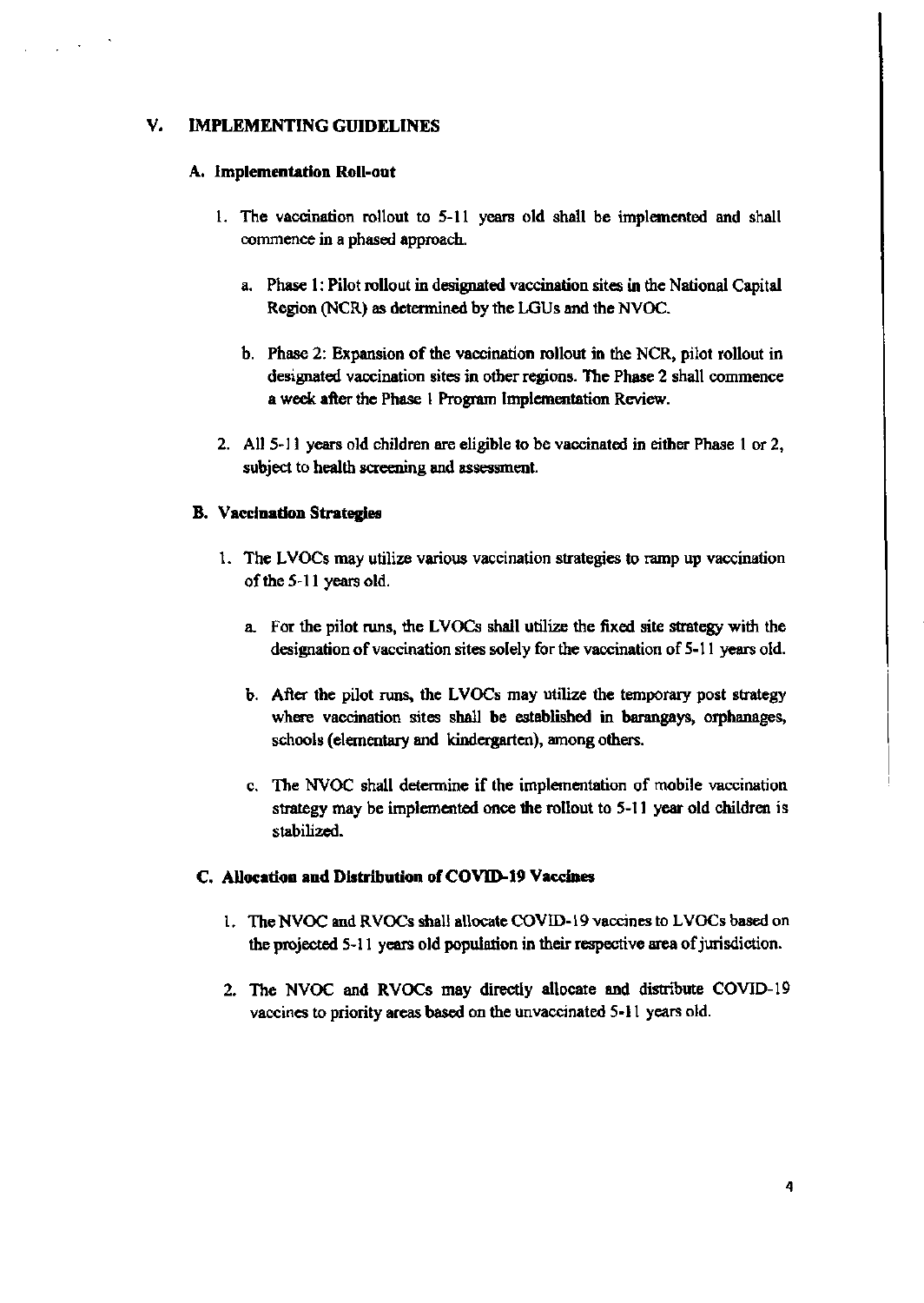## D. Vaccine Administration, Storage, Handling and Preparation

## 1. Dosage/Form and vaccine administration

- a. Pfizer COVID-19 vaccine for 5-11 year old children is a 10 microgram/dose concentrate for dispersion for injection (IM) COVID-19 mRNA vaccine (nucleoside modified).
- b. One dose (0.2 mL) of Pfizer COVID-19 vaccine for 5-11 years old contains 10 micrograms of Tozinameran
- c. The second dose of the Pfizer COVID-19 vaccine shall be given three (3) weeks after the first dose to complete the vaccination course.

# 2. Packaging

- a. Pfizer COVID-19 vaccine for 5-11 years old comes in a multidose vial which shall be diluted before use. One  $(1)$  vial  $(1.3 \text{ mL})$  contains 10 doses of 0.2 ml after dilution.
- b. Verify that the vial contains pediatric doses of Pfizer COVID-19 vaccine. It shall come with a stopper and an orange flip-off plastic cap with aluminum seal.

### 3. Shelf life and Storage

- a. Pfizer COVID-19 vaccines for 5-11 years old shall arrive either frozen at - $90^\circ$  to -60 $^\circ$ C or at 2 $^\circ$ C to 8 $^\circ$ C.
- b. The vaccines may be stored for six (6) months at -90 $^{\circ}$ C to -60 $^{\circ}$ C.
	- $\mathbf{i}$ . When stored at -90 $\degree$ C to -60 $\degree$ C, A 10-vial pack shall be thawed at 2 $\degree$ C to 8°C for four (4) hours. An individual vial shall be thawed at room temperature (up to 30°C) for 30 minutes. Once thawed, this may be stored at 2° to 8°C for 10 weeks within the 6-month shelf life.
	- Upon moving the vaccine to 2  $^{\circ}$ C to 8  $^{\circ}$ C storage, the updated expiry ii. date shall be written on the outer carton and the vaccine shall be used or discarded by the updated expiry date. The original expiry date shall be crossed out.
	- Unpunctured vials may be stored in the refrigerator at  $8^{\circ}$  to 30 $^{\circ}$ C for a ш. total of 12 hours.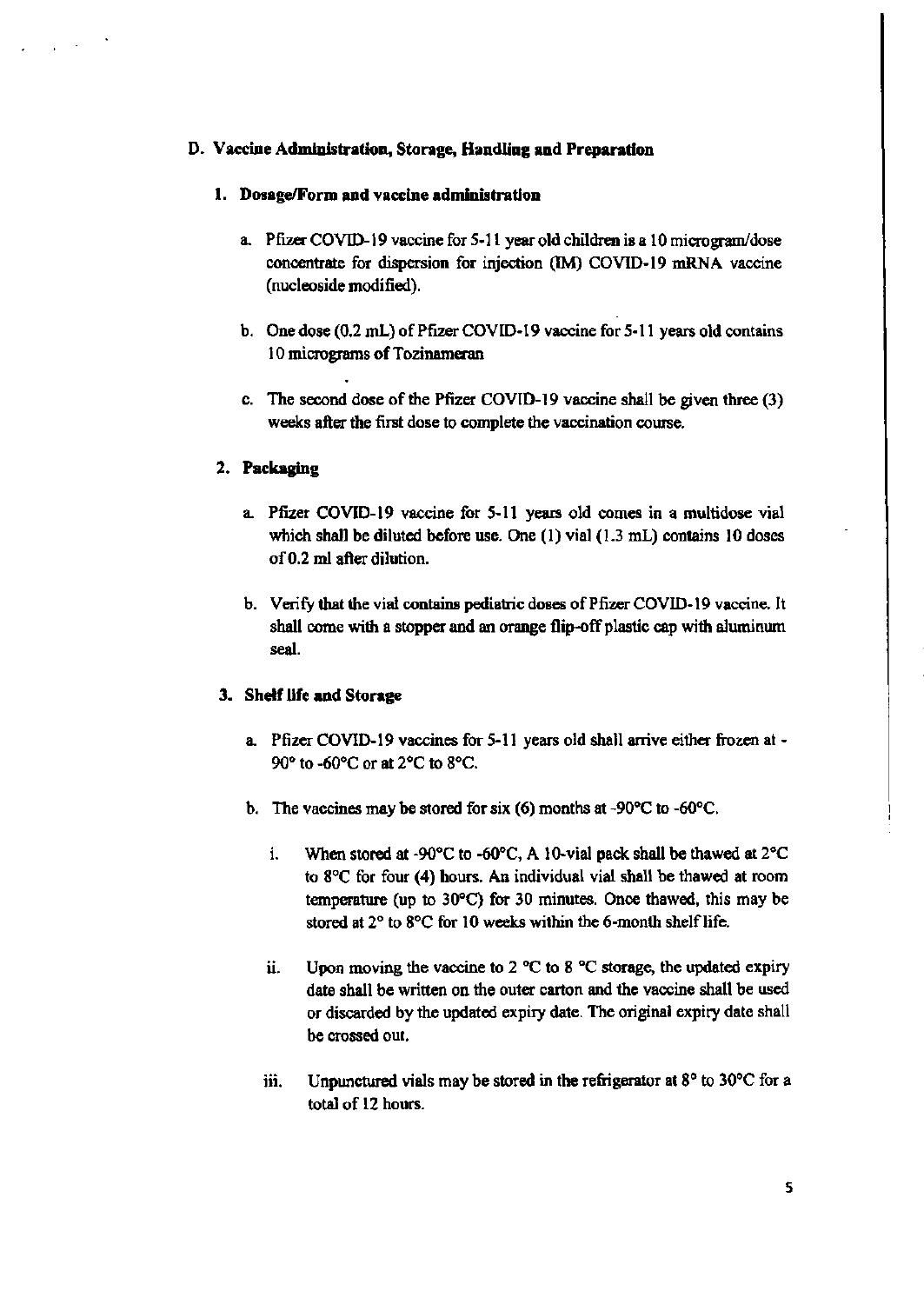iv. Once thawed, do NOT refreeze the vaccine.

#### E. Vaccination Teams

- 1. LVOCs and partners shall designate a dedicated team/s for designated vaccination sites for 5-11 years old to avoid medication errors given the difference in the product formulation of the pediatric Pfizer COVID-19 vaccines compared to adult formulation Pfizer COVID-19 vaccines.
- 2. All members of the vaccination teams dedicated to designated vaccination sites for 5-11 years old are required to undergo training specific for Pfizer COVID-19 vaccines for 5-11 years old provided by NVOC.

#### F. Pre-registration and Scheduling

- 1. Master listing of pediatric vaccination ages 5-11 years old shall not be required. Targets of each LGU shall be based on the PSA's projected population for children ages 5-11.
- 2. However, pre-registration based on the processes required by the LVOCs shall be necessary to ensure case in planning and determination of logistics, human resource and COVID-19 vaccine requirements.

#### G. Vaccination Site Preparation

- 1. LVOCs shall identify and utilize a dedicated vaccination site for the vaccination of 5-11 years old in accordance with the Department Memorandum No. 2021-0406 entitled "Interim Guidelines on the Identification and Utilization of COVID-19 Vaccination Sites". Other population groups shall not be vaccinated in designated vaccination sites for 5-11 years old.
- 2. COVID-19 vaccination sites are encouraged to establish facilitative mechanisms for persons with special needs, such as but not limited to Persons with Disabilities. Vaccination sites shall ensure sufficient assistive devices/equipment such as wheelchairs, handrails, among others, to aid the vaccine recipients in the vicinity.
- 3. To manage possible cases of anxiety-related symptoms or syncope, vaccination sites shall ensure that beds or cots in the post-vaccination monitoring area are present and available for use.
- 4. Pfizer COVID-19 vaccines for 5-11 years old shall preferably be stored in a dedicated vaccine refrigerator or other cold storage equipment.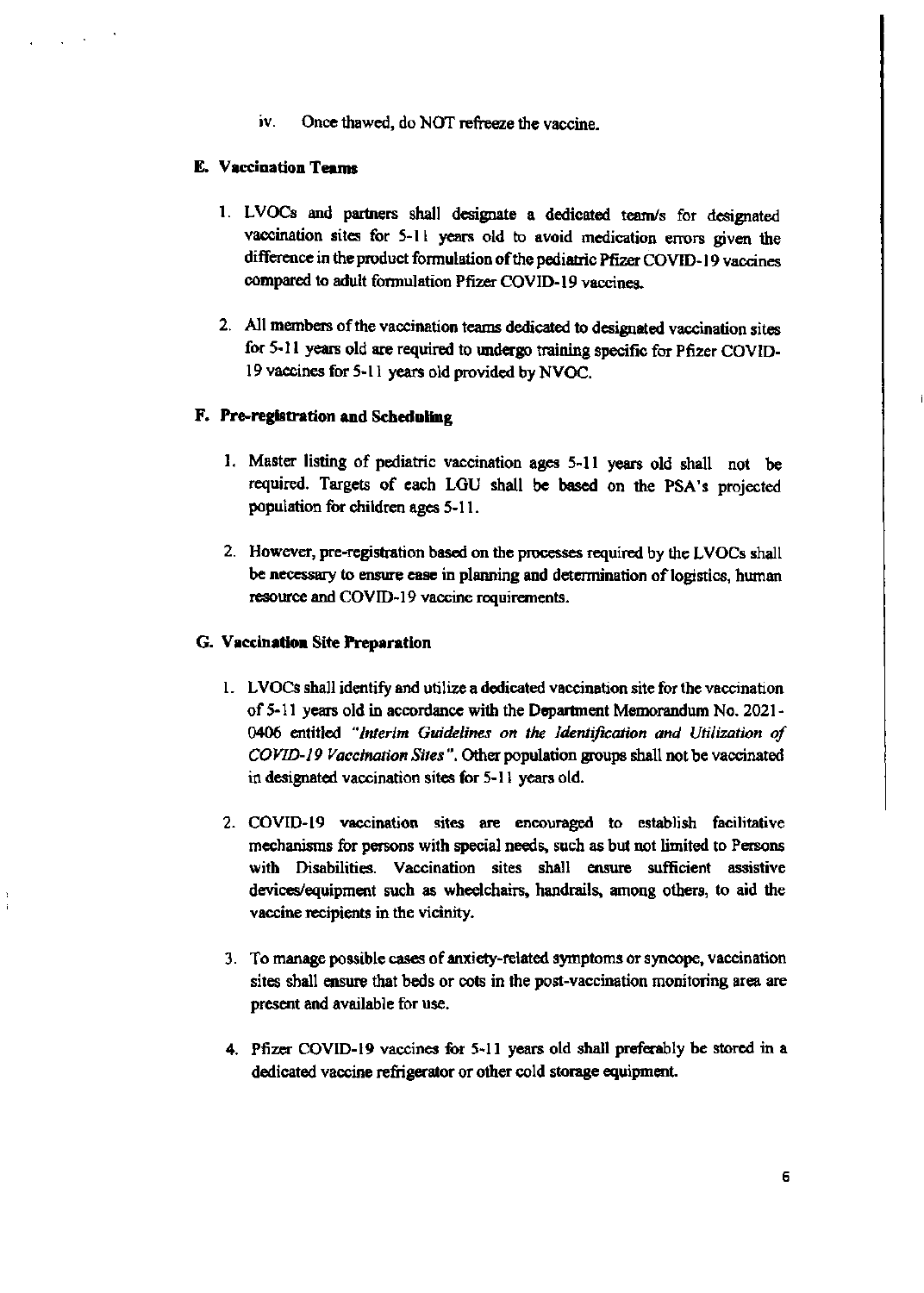5. The vaccination site shall be large enough, child-friendly and well-ventilated to accommodate the presence of the vaccine recipient's parent/guardian.

## **H. Vaccination Process**

# 1. Waiting Area / Registration

- a. The vaccine recipient shall be accompanied by a parent/guardian at the vaccination site.
- b. The following documents shall be presented in the registration area (Refer to Annex A for list of proof of filiation and valid identification cards):
	- i. Proof of filiation or relationship between the child and the accompanying adult or other supporting document proving authority to give informed consent or assent.
	- ii. Valid identification cards.

### 2. Health Education and Informed Consent/Assent Area

- a. The vaccination team shall ensure that the vaccine recipient and his/her parent/guardian are informed of the benefits, risks and possible side effects of the COVID-19 vaccines.
- b. The vaccination team may utilize applicable digital technology and provide fact sheets to vaccine recipients and parents/guardians to convey valuable information about the COVID-19 vaccine, contact details of referral facilities in case of Adverse Events Following Immunization (AEFI) and/or Adverse Events of Special Interest (AESI), and necessary information for receiving the second dose, including vaccination schedule.
- c. After thorough health education to both the vaccine recipient and the parent/guardian, and prior to vaccine administration, the informed consent shall be given and signed by the parent/guardian, and the assent shall be given by the vaccine recipient:
	- If a child is below seven (7) years old, no formal assent shall be needed, i. as long as there is no manifestation of dissent from the child. Documentation of non-dissent shall be required as part of the Informed Assent Form.
	- ii. If a child is seven to eleven  $(7-11)$  years old, written assent shall be requested, and documented by the child's signature. A verbal assent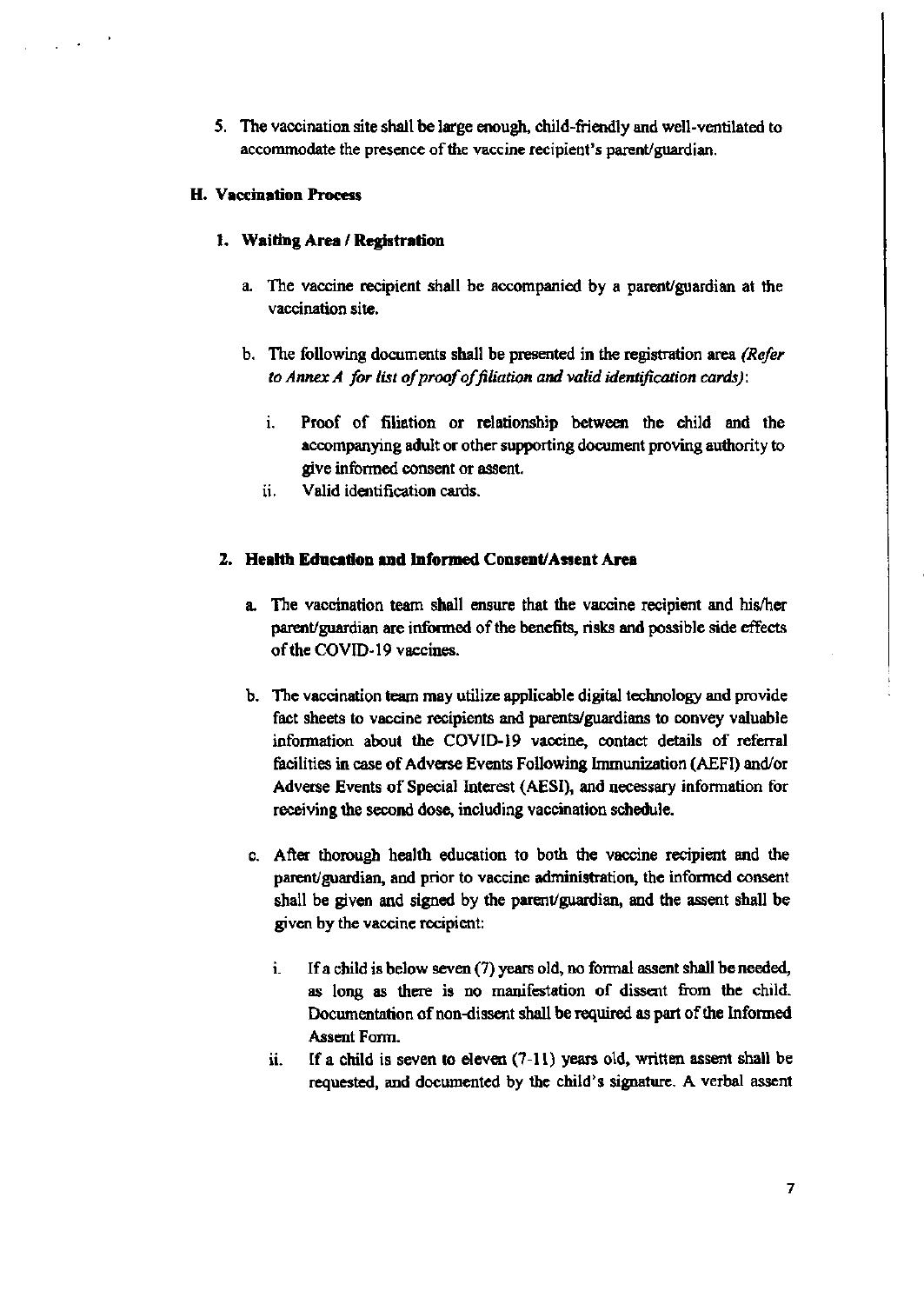shall also be acceptable. Documentation of verbal assent shall be required as part of the Informed Assent Form.

#### 3. Health Screening and Assessment Area

- a. A thorough health screening and assessment, using the Health Declaration and Screening Form, shall be conducted by a trained health personnel. Both the vaccine recipient and the parent/guardian may provide the information requested by the health screener.
	- i. For vaccine recipients with COVID-19 infection, they may receive vaccination after the recommended isolation period provided there is no fever during the previous 24 hours and there has been substantial improvement in respiratory symptoms of the acute illness.
	- ii. For vaccine recipients that are close contacts of COVID-19 cases, they may receive vaccination after 14 days of quarantine.
	- iii. For vaccine recipients that have been given other non-COVID-19 vaccines for other conditions, the preferred interval is 14 days. Nevertheless, the child may be given a COVID-19 vaccination within this interval if deemed necessary by the attending physician.
- b. Weighing of the vaccine recipient shall be included in the process for proper computation of appropriate dose of paracetamol to be advised to the parent or accompanying adult, once the vaccine recipient experiences fever after vaccination.
- c. Medical certification shall be required for the pediatric vaccine recipients with the following comorbidities :
	- i. Medical complexity
	- ii. Genetic conditions
	- iii. Neurologic conditions
	- iv. Metabolic/endocrine diseases
	- ν. Cardiovascular diseases
	- vi. Obesity
	- HIV Infection vii.
	- viii. Tuberculosis
		- ix. Chronic Respiratory Diseases
		- **Renal Disorders** x.
		- xi. **Hepatobiliary Diseases**
	- Immunocompromised state due to disease or treatment xii.
- d. The medical certification shall provide information of the vaccine recipient's comorbidity/ies and shall indicate that the vaccine recipient can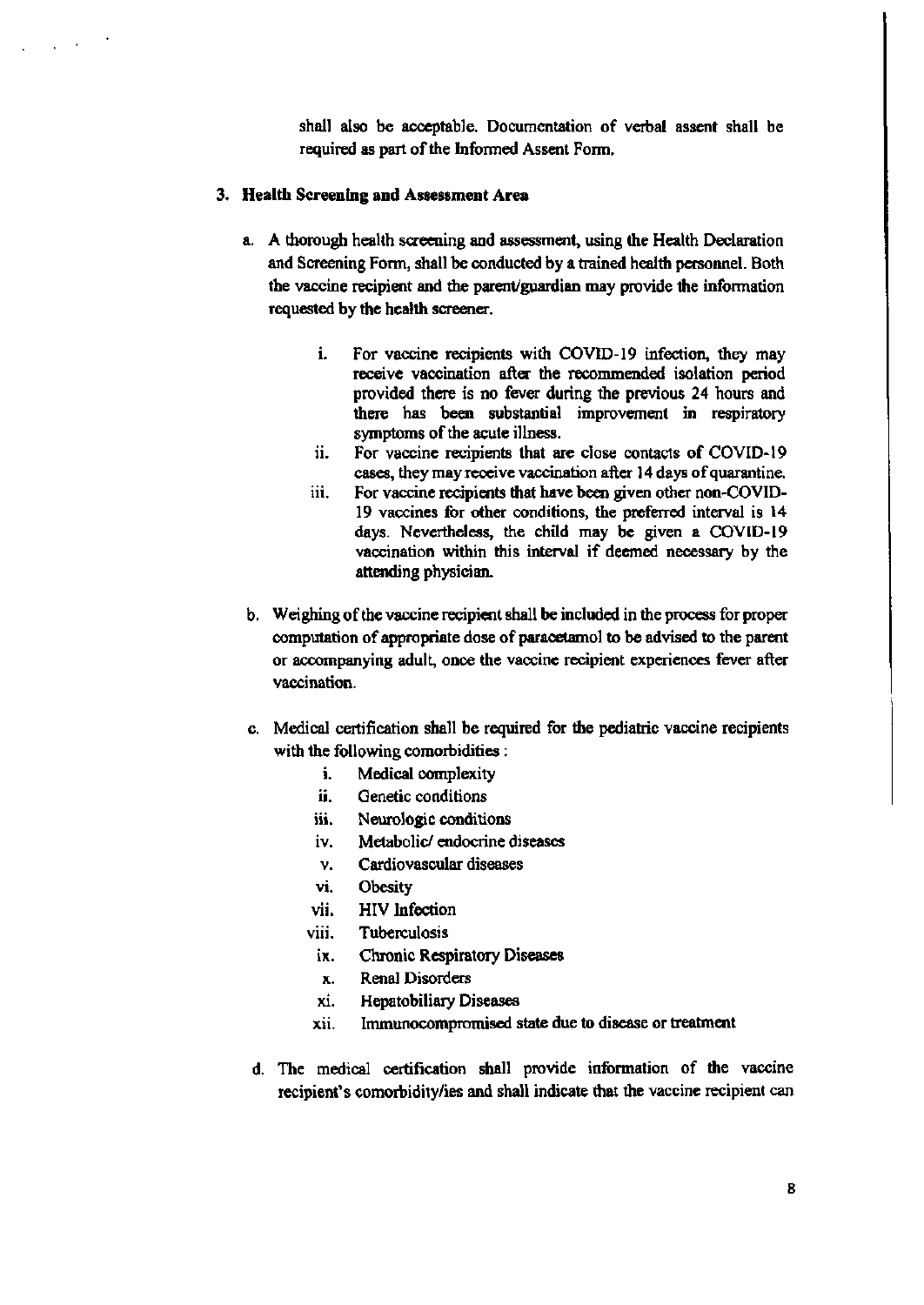receive the COVID-19 vaccine after thorough assessment and evaluation on the date of certification. (Refer to Annex B for the detailed list of comorbidities and Annex C for the copy of the template for medical certification)

- e. Blood pressure taking prior to vaccination shall not be required but can be done at the discretion of the vaccination team in the vaccination sites.
- f. Only vaccine recipients cleared by the vaccination team to receive the COVID-19 vaccine shall proceed to the vaccine administration area.
- g. Deferred vaccine recipients shall be provided with sufficient information when they are eligible to receive the COVID-19 vaccine.

# 4. Vaccine Administration Area

- a. Before administering the COVID-19 vaccine, the vaccinator shall check for the following:
	- i. Presence of the signed informed consent and assent form, as applicable.
	- ii. Presence of the signed health screening form as cleared by the health screener.
	- iii. Verify that the vial of the Pfizer COVID-19 vaccine has an orange plastic cap and read the label.
- b. The vaccine recipient shall receive the required dosage as stipulated in the EUA by the Philippine FDA. There are no weight requirements for the Pfizer COVID-19 vaccination and COVID-19 vaccine dosage does not vary by patient weight.
- c. Dilution of Pfizer COVID-19 vaccines for 5-11 years old
	- Once thawed, the vaccine shall be diluted in its original vial with 1.3 i. mL sodium chloride 9 mg/mL (0.9%) solution for injection, using a 21 gauge or narrower needle and aseptic techniques.
	- ü. Equalise vial pressure before removing the needle from the vial stopper by withdrawing 1.3 mL air into the empty diluent syringe.
	- Gently invert the diluted dispersion ten (10) times. Do NOT shake. iii.
	- The diluted vaccine shall come as a white to off-white dispersion with iv. no particulates visible. Diluted vaccines shall NOT be used if particulates or discolouration are present.
	- The diluted vials shall be marked with the appropriate date and time. v.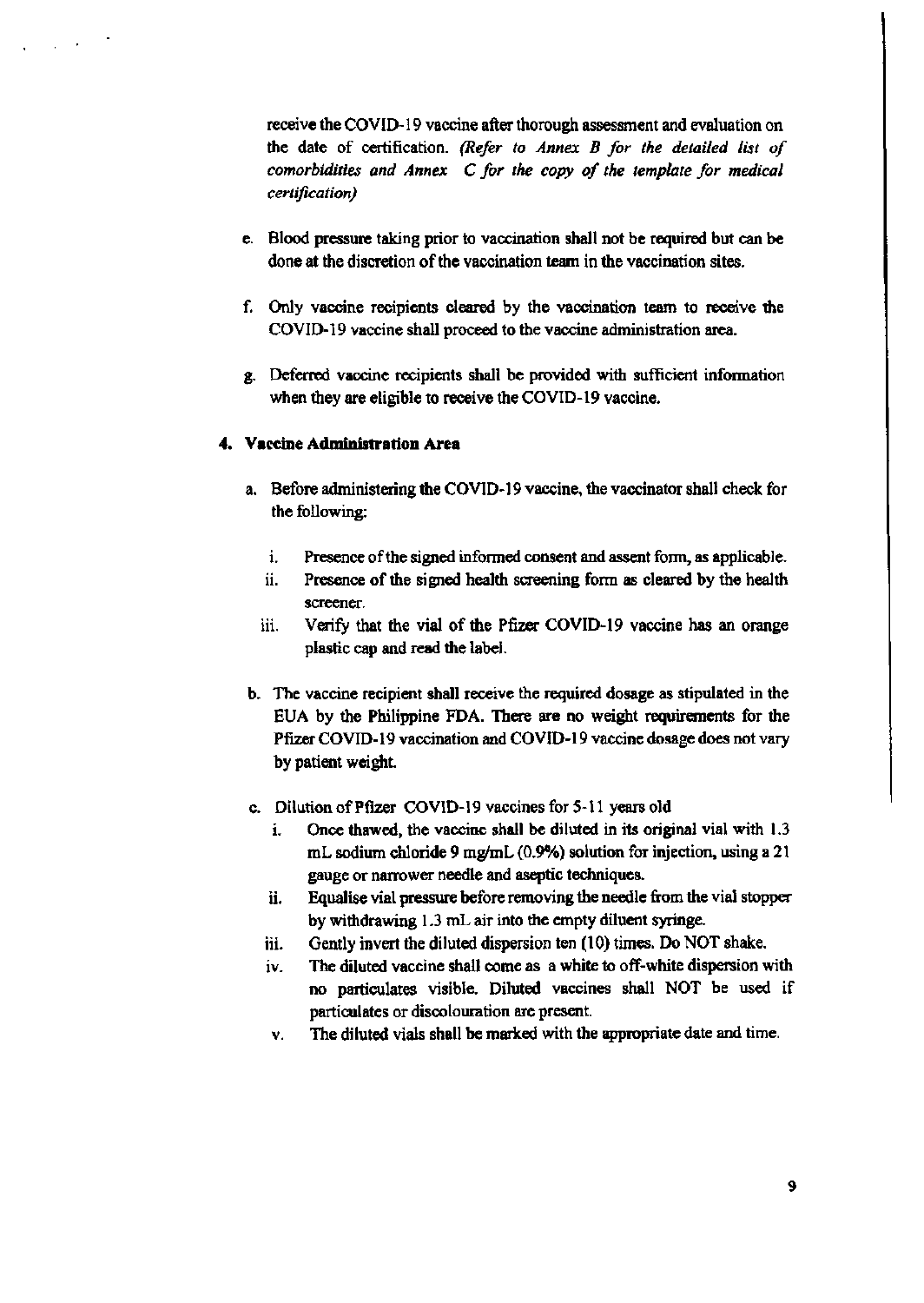- d. Preparation
	- i. After dilution, the vial shall contain 2.6 mL from which 10 doses of  $0.2$ mL can be extracted.
	- ii. Using aseptic technique, cleanse the vial stopper with a single-use antiseptic swab and withdraw 0.2 ml for each dose of vaccine.
	- iii. Discard any unutilized vaccine within 12 hours after dilution.
- e. Appropriate syringes and ancillaries shall be used according to the manufacturer's product instructions. The recommended syringe for inoculation is a gauge 0.2 low dead-volume AD syringe. The low deadvolume syringe and needle combination shall have a dead volume of no more than 35 microliters. Tuberculin or 1 cc syringe with 0.1 ml increments may be used as an alternative.
- f. The prepared vaccine is preferably administered intramuscularly in the deltoid area. The vastus lateralis muscle of the anterolateral thigh may also be used.
- g. The parent/guardian shall be physically present during the vaccine administration. The vaccinator shall inform the vaccine recipient and the parent/guardian of the vaccine brand, the doses required and the possible adverse effects following immunization.
- h. If the parents/guardians/household members of the pediatric population ages 5-11 years old are not yet vaccinated with COVID-19 vaccines, they shall be referred to the LVOC/LGU and shall be scheduled for vaccination.

### 5. Post-Vaccination Monitoring Area

- a. After vaccination, the vaccine recipient shall stay for post-vaccination monitoring in case of any severe allergic reaction and anaphylaxis and for immediate treatment. The vaccine recipient shall be monitored for 15 minutes if without any known allergies or history of anaphylaxis, and for 30 minutes if with known allergies or history of anaphylaxis.
- b. The vaccination team shall advise the accompanying adult on proper management in case pediatric vaccine recipients experience AEFI.
	- i. Calculate the appropriate dose of paracetamol to be given once with fever (temperature  $> 37.8$ °C) based on weight of the vaccine recipient:
		- 1. Give approximately 10-15 mg/kg/dose every 4-6 hours. If computation falls between whole numbers, choose the lower dose.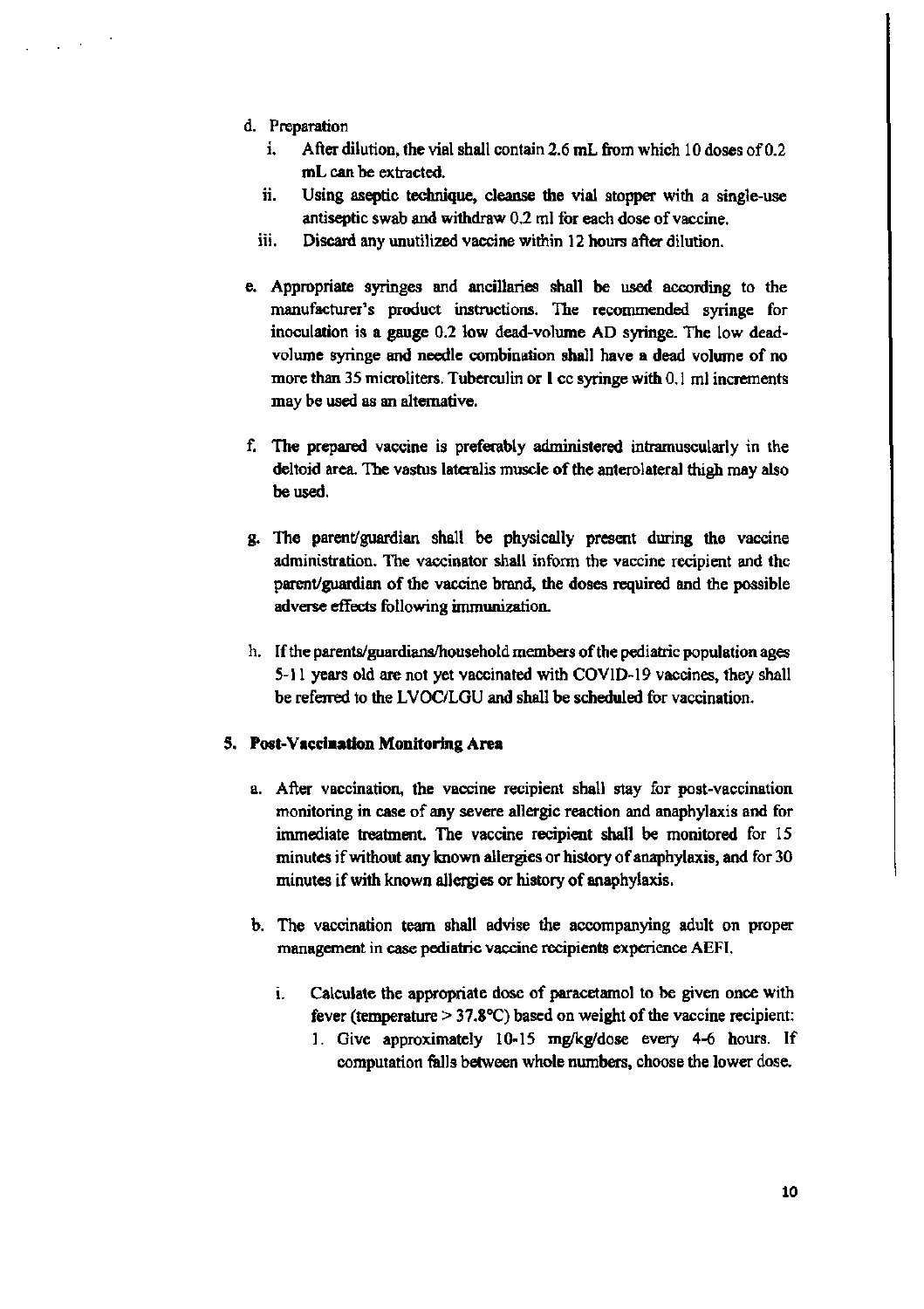- 2. Instruct the parent or guardian of the child that if a child has a fever (body temperature of  $>37.8$ °C), give paracetamol immediately and after 4-6 hours.
- 3. If fever persists after giving two (2) doses of paracetamol, seek medical advice from a pediatrician.
- c. The vaccination team shall also remind the parents/guardians to receive the vaccines appropriate for their age that are available in public health facilities (e.g. measles-rubella vaccine, tetanus vaccine) and in private health facilities.

## I. Adverse Events Following Immunization

- 1. All designated vaccination sites shall inform and ensure awareness of each and every recipient and their patient/guardian of the following:
	- a. Most frequently reported AEFIs as referenced in the FDA's Emergency Use product Authorization and other information available  $\mathbf{a}$ www.fda.gov.ph/list-of-fda-issued-emergency-use-authorization/.
	- b. Symptomatic relief or management for reactogenic reactions encountered, or AEFIs that are expected to occur soon after vaccination, (i.e. vaccination site pain, warmth, erythema, malaise, headache, bleeding) as aligned with DM 2021-0218, with the subject "Further Clarification on the National Vaccination Deployment Plan on Health screening and management of AEFI."
	- c. A responsive and functional 24/7 hotline, contact information, and/or designated referral facility in their area which recipients or their guardians can contact for any concern, particularly for consultation and steps to take regarding post-vaccination AEFIs.
	- d. Coverage of financial risk protection provided by the Philippine Health Insurance Corporation (PHIC), more specifically the Vaccine Injury Compensation Package (VICP) as specified in PhilHealth Circular 2021-0007 for A1 or A2 assessed cases by the National AEFI Committee. Moreover, the PHIC benefits that shall remain in effect in cases of hospitalization, as well as other available financial and medical assistance, should be communicated.
- 2. All healthcare providers, regardless whether they have administered the COVID-19 vaccines, providing care in any setting, regardless of the nature of employment, shall continually update themselves on the following: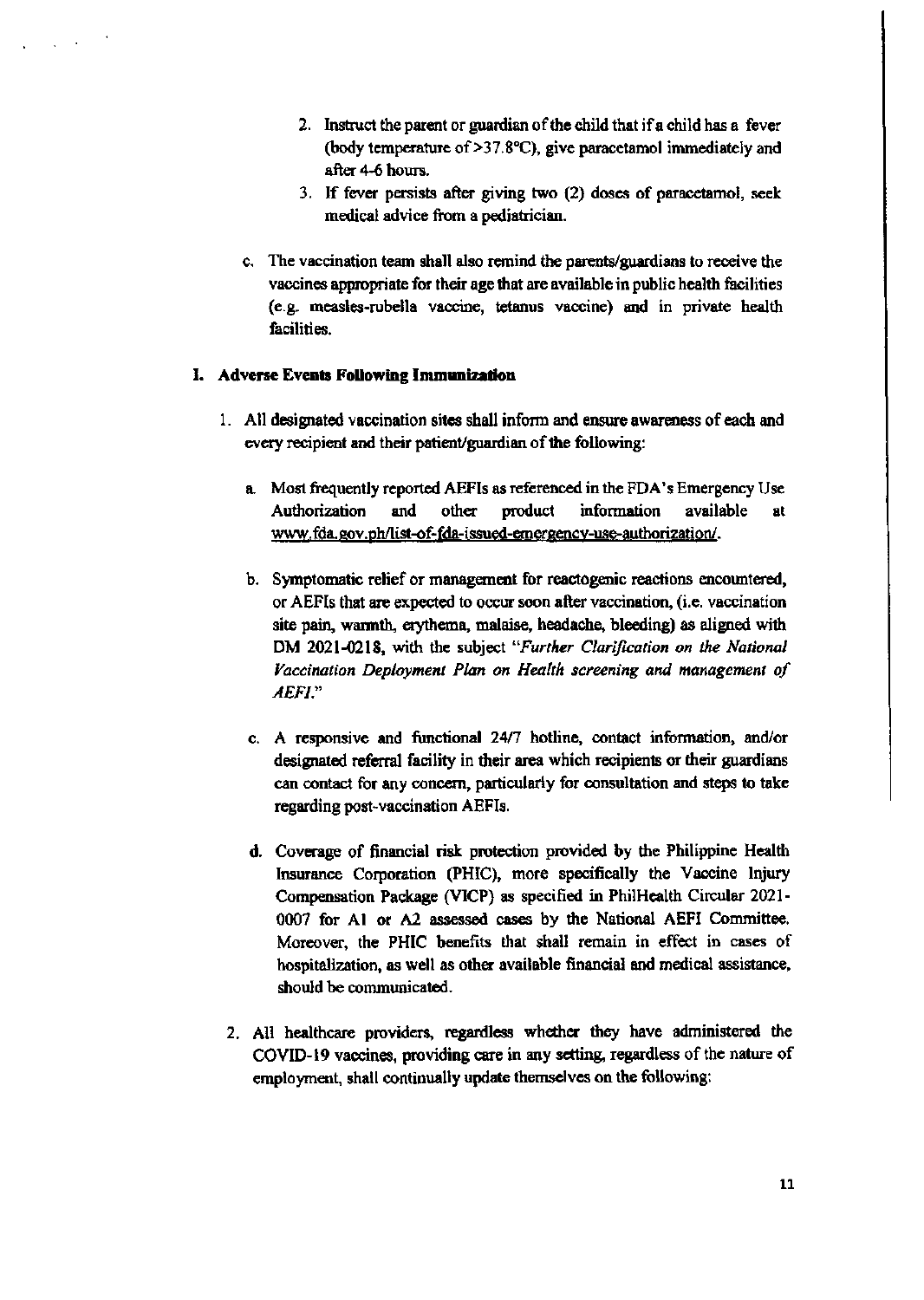- a. Current operational definition of serious AEFIs for the detection, notification, and reporting as referenced in DM 2021-0220.
- b. Latest clinical practice guidelines across all diseases regardless of their current specialty, with emphasis on the diagnosis and management of the most frequently encountered or familiar adverse events following immunization, as stipulated in DM 2021-0218. Particularly, the healthcare providers must be well informed on the recognition and management of specific events including but not limited to anaphylaxis, myocarditis, pericarditis, and immunization stress-related response (ISRR).
- c. Latest local guidelines in the referral or care coordination of their patients within their health care provider network.
- d. Latest service capabilities and referral hotlines of facilities or individual service providers within their localities, particularly for the fields of allergology, cardiology, neurology, and hematology based on the present working impression.
- e. Hotlines, offices, websites and other contact information of government and non-government resources for medical financial assistance of patients.
- f. Contact information, and process of filling out and submitting the most recent version of the Case Investigation Form (CIF) for AEFI of COVID-19 vaccines, to the hospital or local epidemiology surveillance units, with special attention to reported AEFI cases that all healthcare providers, or the patient/s and/or their respective families, have clinical suspicion with.
- g. Extent of the immunity from liability of the Republic Act 11525 and its Implementing Rules and Regulations may cover them.
- 3. All LVOCs shall assume the responsibility of ensuring reiteration and dissemination of available guidelines for immediate management and response for specific adverse events of the vaccines that will be administered to ages 5-11 years old (anaphylaxis, myocarditis, pericarditis, and immunization stressrelated response). LVOCs must ensure the following:
	- a. Dissemination of materials by the Philippine Society of Allergy, Asthma, and Immunology (PSAAI) and guidelines on the assessment, diagnosis, and management of severe allergic reactions caused by COVID-19 vaccines.
	- b. At least one complete AEFVAESI kit per composite team to manage AEFIs including presentations of allergic reactions. It must be noted that some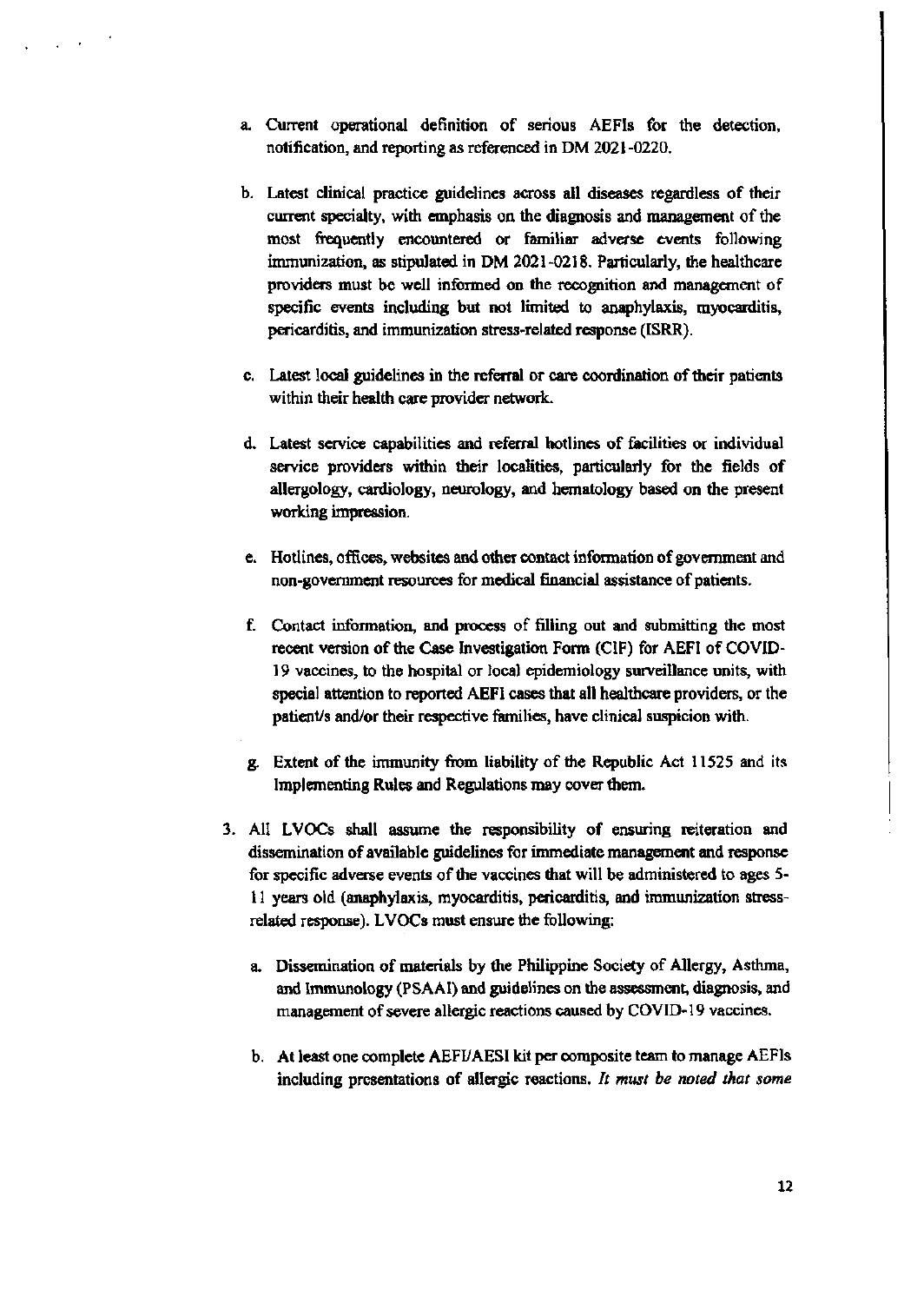emergency drug dosages for the pediatric population are different from adult individuals.

- c. Awareness of all healthcare providers in anticipation of AEFIs from 5-11 years old with comorbidities and increased understanding of AEFIs documented and related to specific vaccines, such as myocarditis from mRNA vaccines.
- d. Awareness of immunization-stress related reactions (ISRR) or anxietyrelated reactions from COVID-19 vaccines, how they are recognized or assessed, their difference from an allergic reaction/anaphylaxis, and how to properly manage these symptoms.
- 4. All LVOCs must educate all vaccine recipients and their guardians that some of the AEFIs that they experience might be similar to the symptoms of COVID-19 such as sore throat, runny nose, and/or cough. In line with this, LVOCs shall also clearly emphasize and reiterate to all disease reporting units including all health facilities and vaccinated individuals and their guardians that the vaccine will not cause COVID-19.
- 5. All LVOCs shall ensure that reporting lines for vaccination sites and disease reporting units, including all health facilities and hospitals, are aligned, checked and functional. This involves ensuring the participation of non-hospital reporting sites such as private clinics and physicians upon encountering AEFIs in surveillance and response. As a reference, steps in the AEFI Surveillance Cycle as well as the accountable offices are found in Annex I. For health systems preparation for response, DM 2021-0218, with the subject "Further Clarification on the National Vaccination Deployment Plan on Health Screening and Management of Adverse Events Following Immunization", and NVOC Advisory No. 59 with the subject, "Reiteration on the Implementation of Post-Vaccination Education and Reporting of Adverse Events Following Immunization (AEFI)" may serve as a reference.
- 6. The latest Case Investigation Form (version 2) must be used in reporting all serious and non-serious AEFI cases for the pediatric vaccination rollout and is accessible through the link, http://bit.ly/aefic19ph.
- 7. All serious and non-serious AEFI cases must also be encoded in the VigiFlow system.
- 8. The clinical practice guidelines and references, such as other pertinent infographic materials, may be accessed through http://bit.ly/COVID-19CPGs.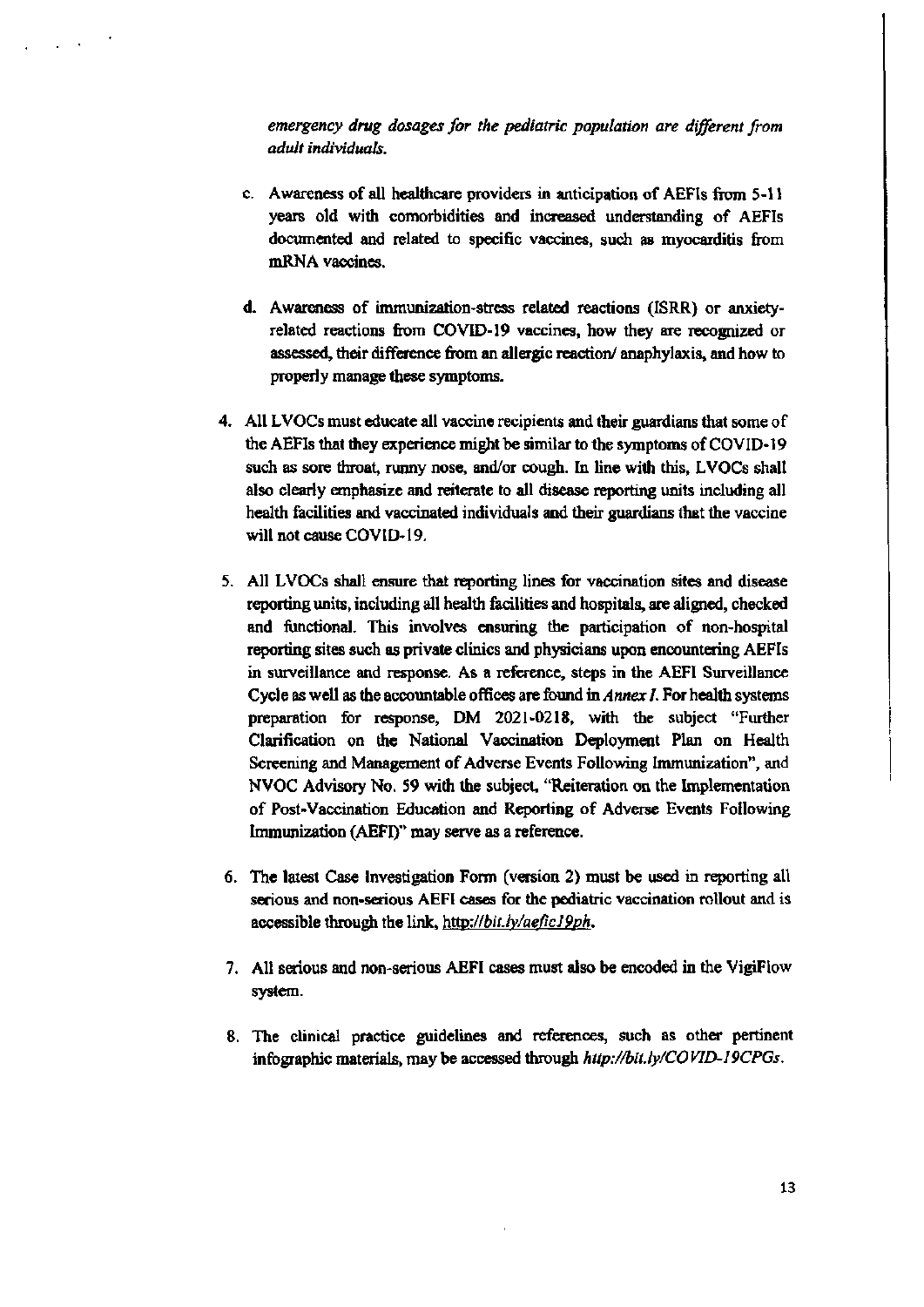# J. Reporti

- 1. The 5-11 years old pediatric population shall be categorized as:
	- a. 5-11 years old with comorbidities: Pediatric A3 (5-11 years old)
	- b. 5-11 years old without comorbidities: Rest of the Pediatric Population or ROPP (5-11 years old)

## K. Demand Generation and Communications

- 1. LVOCs shall utilize the LGU Demand Generation playbook updated for pediatric COVID-19 vaccination to update their microplans. LVOCs shall provide bimonthly updates to CHDs on their implementation, including social listening data as prescribed in the playbook.
- 2. CHDs shall provide bimonthly updates to Task Group Demand Generation and Communications (TG DGC) on the progress of activities based on microplans.
- 3. CHDs shall ensure feedback mechanisms and social listening by:
	- a. Reporting frequently asked questions, misinformation, and rumors weekly to the TG DGC,
	- b. Disseminating surveys and ensuring achievement of minimum respondents,
	- c. Promoting the use of the Katuwang na Impormasyon para sa Responsableng Aksyon (KIRA) chatbot.
- 4. LVOCs and RVOCs shall follow the crisis communications protocol in accordance with Department Memorandum 2021-0224, entitled "Interim Guidelines on Adverse Events Following Immunization (AEFI) Community Management and Crisis Communications Related to COVID-19 Vaccines."
- 2. The information systems utilized by the National COVID-19 Vaccine Deployment and Vaccination Program shall be updated and upgraded to include the aforementioned categories.
- 3. All LGUs shall submit the required data requirements for the pediatric ages 5-11 years old to the Vaccine Administration System (VAS - Line List) and Vaccination Operations Reporting System (VORS) on a daily basis.

For dissemination and strict compliance.

By Authority of the Secretary of Health: Digitally signed by Vergeire Maria Rosario Singh Date: 2022.01.28 17:25:59 +08'00" **MARIA ROSARIO S. VERGEIRE, MD, MPH, CESO II** Undersecretary of Health **Public Health Services Team**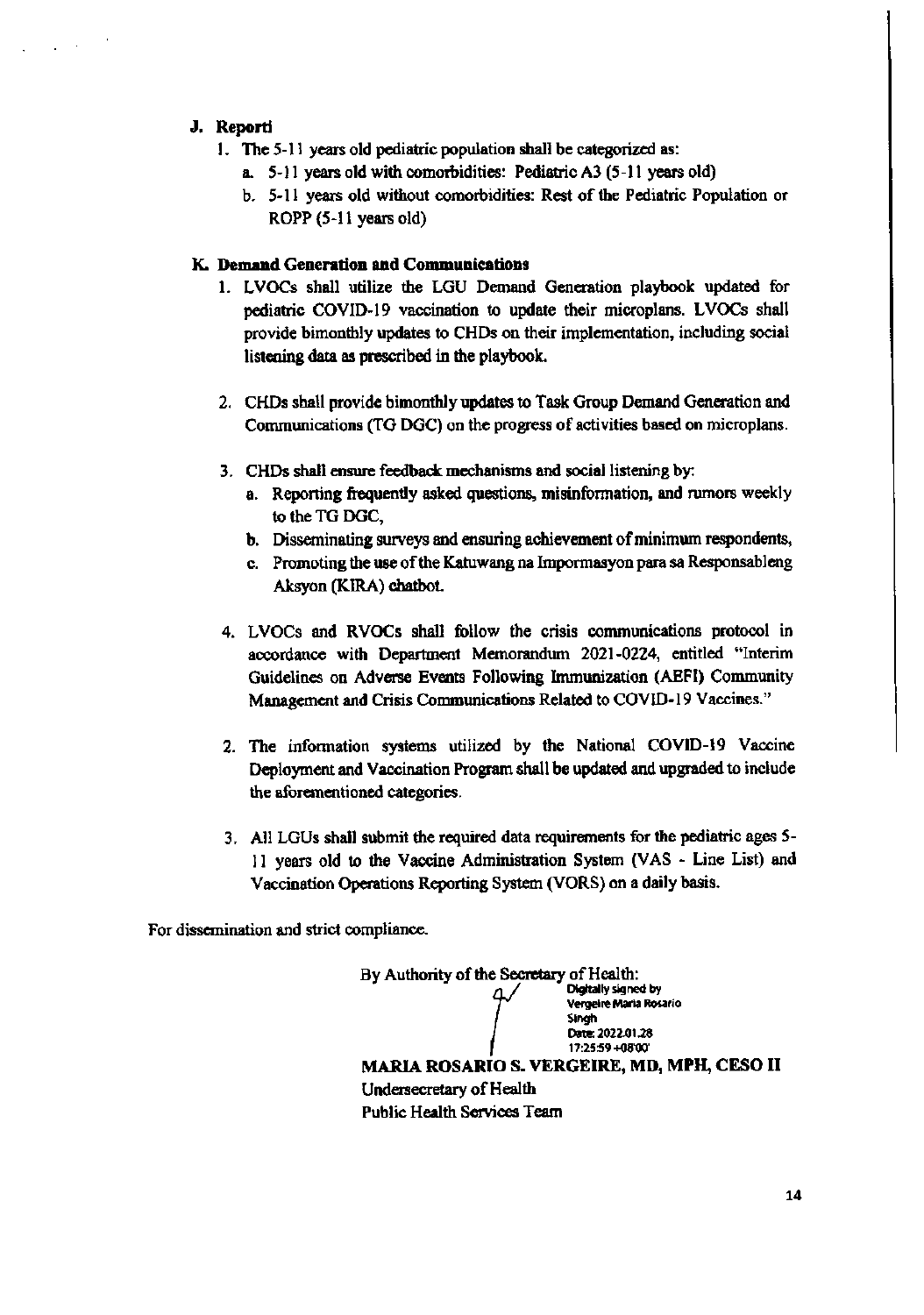# ANNEX A. REQUIREMENTS TO PROVE FILIATION/ GUARDIANSHIP FOR PEDIATRIC COVID-19 VACCINATION

A. At least one (1) of the following documents shall be presented to prove filiation or guardianship:

#### 1. In case the minor is accompanied by his/her parent:

- a. The best evidence of filiation for the accompanying parent shall be an original copy or a certified true copy of the Birth Certificate issued by the Philippine Statistics Authority (PSA). In lieu of the PSA-issued Birth Certificate or certified true copy of the same, a copy of the Certification issued by the Local Civil Registrar of the City or Municipality where the vaccine recipient was registered shall be acceptable. The Certification shall set forth the following:
	- i. LCR Registry Number.
	- ii. Page and book number of the entry of registration;
	- iii. Date of Registration;
	- iv. Name of Child;
	- v. Sex:
	- Date of Birth; vi.
	- vii. Place of Birth:
	- Name of the Mother; viii.
	- ix. Citizenship of the Mother;
	- Name of the Father, if applicable; X.
	- xi. Citizenship of the Father, if applicable;
	- Date of Marriage of the parents, if applicable; and xii.
	- xiii. Place of Marriage, if applicable.
- b. In case the vaccine recipient does not have a copy of the original or certified true copy of his/her birth certificate or a Certification from the Local Civil Registrar, secondary documents shall be acceptable as long as the same is coupled with a valid government identification card issued to the parent and the vaccine recipient. The following are the secondary documents that may be presented (The list is not in order of preference):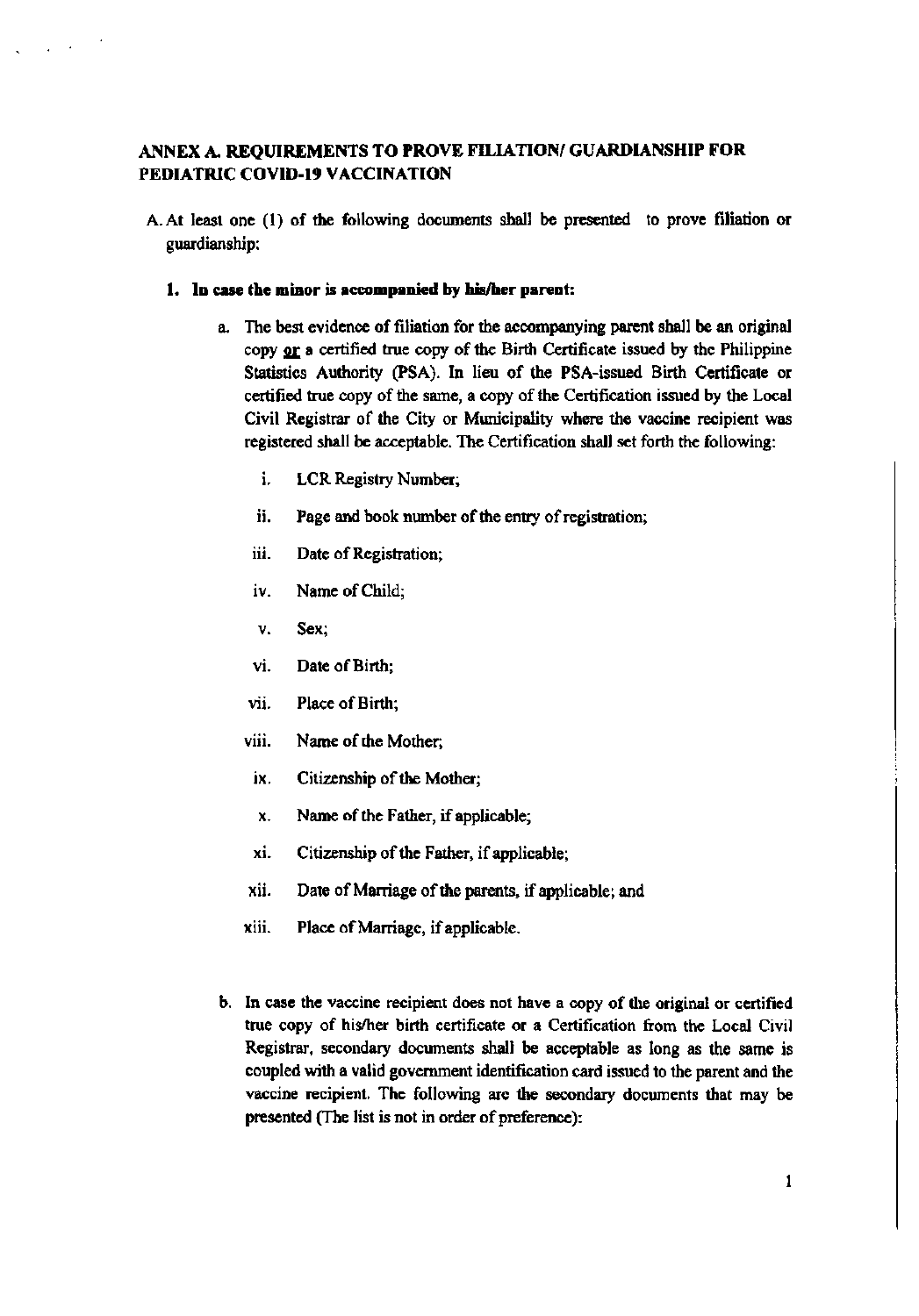- Authenticated medical certificate of the child bearing the name of the i. parent, issued by the hospital or the DOH;
- Baptismal Certificate of the child with the name of the parent/s; ii.
- School ID or records of the child (transcript of records, Form 137, etc.) iii. bearing the name of the parent;
- PhilHealth, Social Security System (SSS), Government Service iv. Insurance System (GSIS) forms indicating that the vaccine recipient is a beneficiary and a child of the parent. In lieu of physical copies, the parent may show his/her online account of the PhilHealth, SSS and GSIS online portal showing his/her filiation with the child;
- Copies of insurance policies, health card membership, life plan, V. memorial plan and similar policies wherein the vaccine recipient is the child of the parent and the said policies were taken on behalf of the latter. In lieu of physical copies, the parent may show his/her online account of the online portal of the said service and health providers, showing his/her filiation with the child;
- Barangay Certification issued by the Barangay Captain indicating that vi. the parent/s and the child is personally known to the latter and setting forth the filiation of the said individuals, as attested by one (1) other witness who personally knows the child and the parent;
- If the parent is a Solo Parent, a copy of the Solo Parent identification vii. card from the City or Municipal Social Welfare and Development Office, a Local Social Welfare and Development Office, Tallaq or Faskh certification from the Shariah court or any Muslim Barangay or religious leader, provided that the name of the child is indicated therein;
- Court Decree of Adoption, in case the child is adopted; viii.
- PWD ID of the child, if available, wherein the name of the parent is ix. indicated in the ID pursuant to DOH AO No. 2017-0008 or the "Implementing Guidelines of Republic Act 10754, otherwise known as "An Act Expanding the Benefits and Privileges of Persons with Disability", for the Provision of Medical and Health-related Discounts and Special Privileges;
- Other public documents enumerated under Memorandum Circular 04-X. 12, or the "Clarification on the Scope of Public Documents under Republic Act No. 9225" dated October 18, 2004 issued by the Office of the Civil Registrar General, as applicable.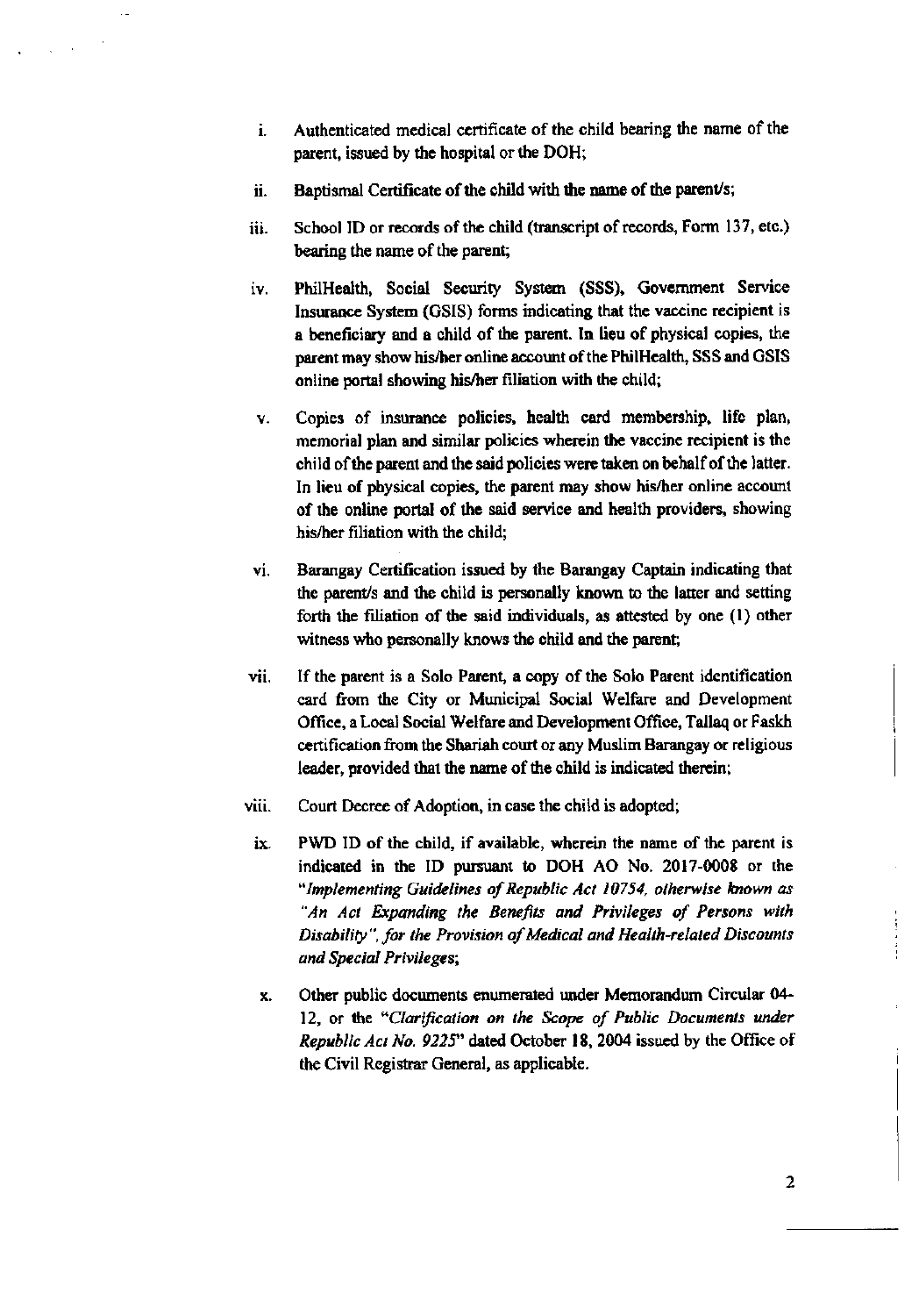- c. In case the parent is residing abroad or cannot accompany their own children on the day of the scheduled vaccination, the accompanying adult may present a Special Power of Attorney executed by either parent of the minor designating the minor's companion to assist in the vaccination process. (If executed abroad, the SPA must be apostilled, if applicable, or authenticated by the Philippine Embassy/Consulate). The following documents may serve as an alternative document to the Special Power of Attorney:
	- i. Notarized authorization letter;
	- ii. written affidavit of parent /guardian under an oath with a public official such as the notary public or a person authorized to do so (eg. Barangay Officials) with presentation of a valid government ID; or
	- iii. Barangay Certification issued by the Barangay Captain, the parent/ guardian will be accompanied by one witness personally known to the latter who can attest that the parent/ guardian is indeed the parent/ guardian of the child. Together, they will meet the Barangay Captain before issuing the Certification.

# 2. In case the minor is accompanied by his/her legal or judicial guardian (The list is not in order of preference):

- a. Affidavit of Guardianship executed by the Guardian;
- b. Court decree or order of Guardianship, or Letter of Guardianship issued by a Family Court;
- c. Affidavit of Kinship;
- d. PWD ID of the child, if available, wherein the name of the guardian is indicated in the ID pursuant to DOH AO No. 2017-0008;
- e. Authenticated medical certificate of the child bearing the name of the guardian, issued by the hospital or the DOH;
- f. Baptismal Certificate of the child with the name of the guardian;
- g. School ID or record of the child which bears the name of the guardian;
- h. PhilHealth, SSS, GSIS forms indicating that the vaccine recipient is a beneficiary and a child under the guardianship of the accompanying adult. In lieu of physical copies, the parent may show his/her online account of the PhilHealth, SSS and GSIS online portal showing his/her relationship with the child: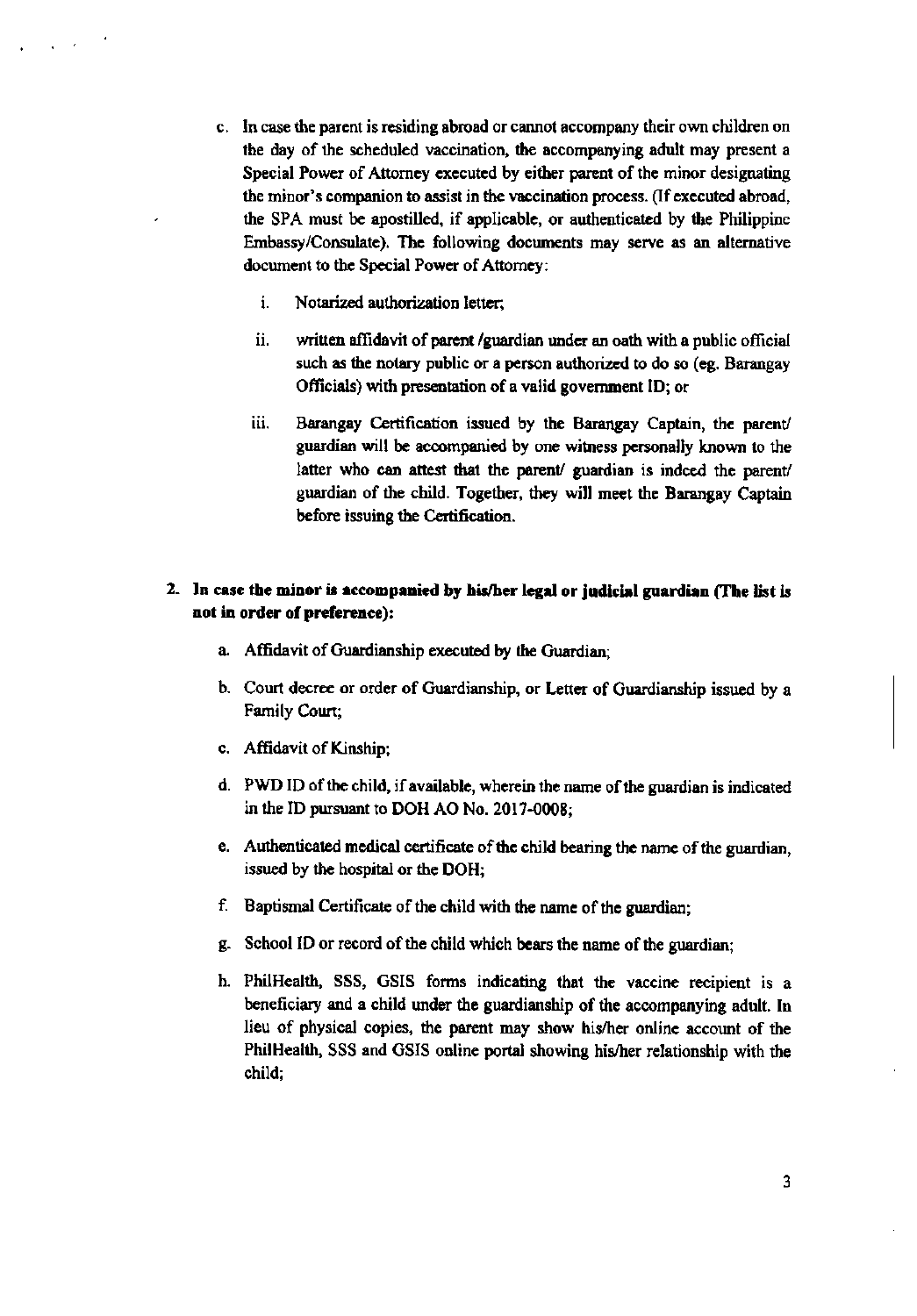- i. Copies of insurance policies, health card membership, life plan, memorial plan and similar policies wherein the vaccine recipient is the child under the guardianship of the accompanying adult and the said policies were taken on behalf of the latter. In lieu of physical copies, the parent may show his/her online account of the online portal of the said service and health providers, showing his/her relationship with the child;
- *i.* Barangay Certification issued by the Barangay Captain indicating that the guardian and the child are personally known to the latter and setting forth the relationship of the said individuals, as attested by one (1) other witness who personally knows the child and the parent.
- k. If the accompanying person is a Solo Parent, a copy of the Solo Parent identification card from the City or Municipal Social Welfare and Development Office, a Local Social Welfare and Development Office, Tallaq or Faskh certification from the Shariah court or any Muslim Barangay or religious leader. provided that the name of the child is indicated therein.

### 3. In case the minor is under the custody of a Child-Caring Agency:

- a. A certified list of agencies as duly licensed and accredited by the Department of Social Welfare and Development (DSWD) shall be provided by the DSWD, including the corresponding heads/officers of the said agencies authorized to act as guardians of the children under their care. The said list shall be the basis to verify the names of the accompanying adult in order to determine his/her authority to give informed consent or assent, as the case may be.
- b. The Child-Caring Agency may also opt to provide the DOH a certified list of the names of the minor vaccine recipients who will be vaccinated and the name of their authorized accompanying adults, attaching photocopies of their valid IDs. If so, both the vaccine recipients and the accompanying heads/officers shall be required to present the actual valid government ID corresponding to the one submitted by the Agency. For the accompanying heads/officers, they shall be required to present the valid ID issued by the Child-Caring Agency issued under their name.
- 4. In case the above-mentioned mechanisms are not feasible, based on the assessment of the vaccination team after it has conducted due diligence in ensuring that the vaccine recipient has difficulty in obtaining the primary documents, the accompanying adult and the vaccine recipient shall present the following documents: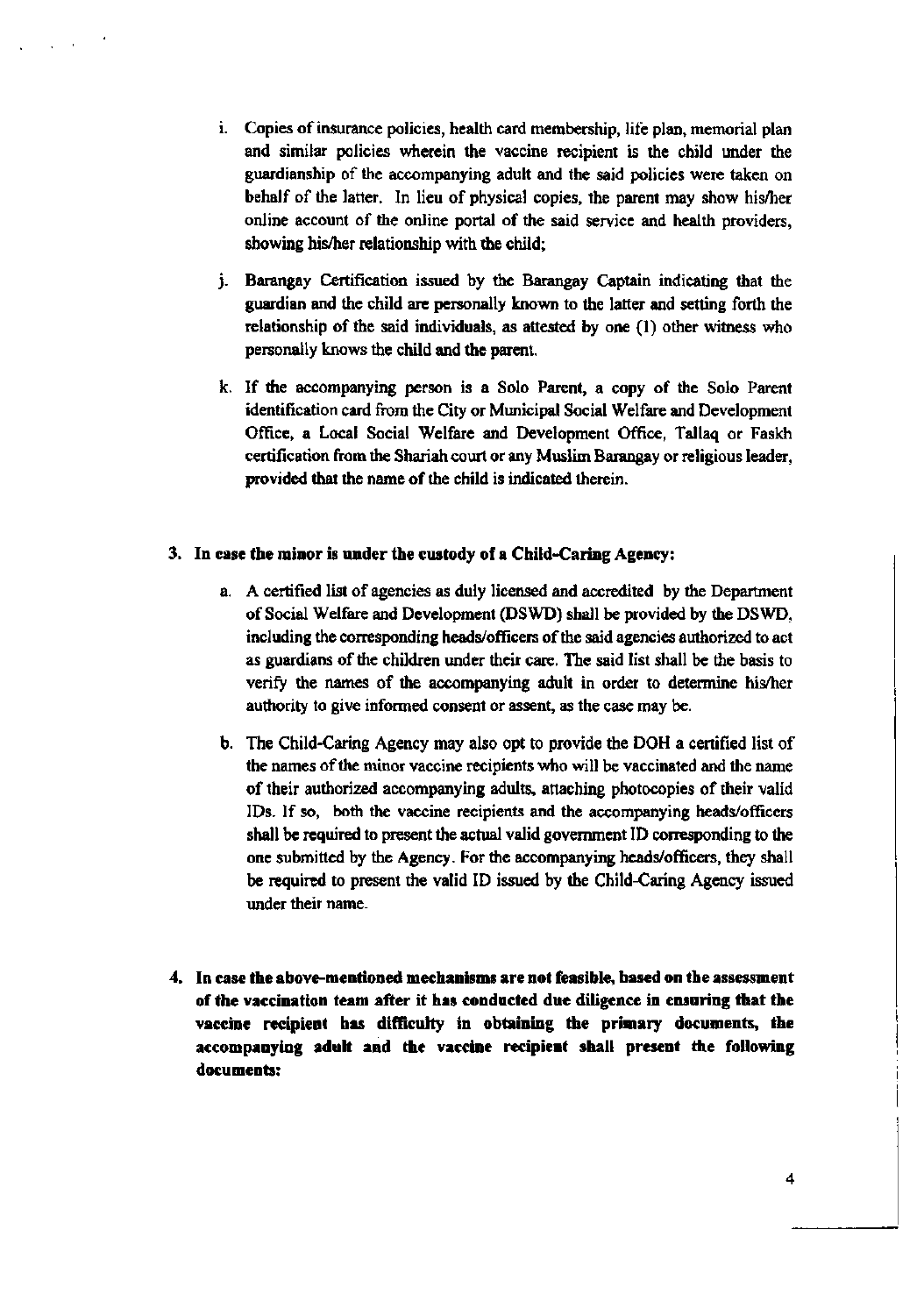- a. In case of an abandoned child whose birth or parentage is unknown, a copy of the Certificate of Foundling and the valid ID issued by the Child Caring Agency to the accompanying heads/officers.
- b. Affidavit of Guardianship executed by the accompanying heads/officers and the valid ID issued by the Child-Caring Agency.
- c. Authenticated medical certificate of the child bearing the name of the accompanying heads/officers, issued by the hospital or the DOH;
- d. Baptismal Certificate of the child with the name of the accompanying heads/officers;
- e. School ID or record of the child which bears the name of the accompanying heads/officers:
- f. Barangay Certification issued by the Barangay Captain indicating that the accompanying heads/officers and the child are personally known to the latter and setting forth the relationship of the said individuals, as attested by one (1) other witness who personally knows the child and the accompanying heads/officers.
- g. For purposes of verifying the identity of the accompanying adult, the valid ID issued by the Child-Caring Agency and a separate government issued ID shall be presented by the latter.

Valid identification cards or documents with photo of the parent/guardian and the vaccine recipient to verify documents shall be presented. These are the list valid identification cards of parent/guardian:

- 1. SSS Card
- 2. GSIS Card
- 3. Unified Multi-Purpose Identification (UMID) Card
- 4. Land Transportation Office (LTO) Driver's License
- 5. Professional Regulatory Commission (PRC) ID
- 6. Philippine Identification (PhilID)
- 7. Overseas Workers Welfare Administration (OWWA) E-Card
- 8. Commission on Elections (COMELEC) Voter's ID or Voter's Certificate
- 9. Senior Citizen ID
- 10. Philippine Postal ID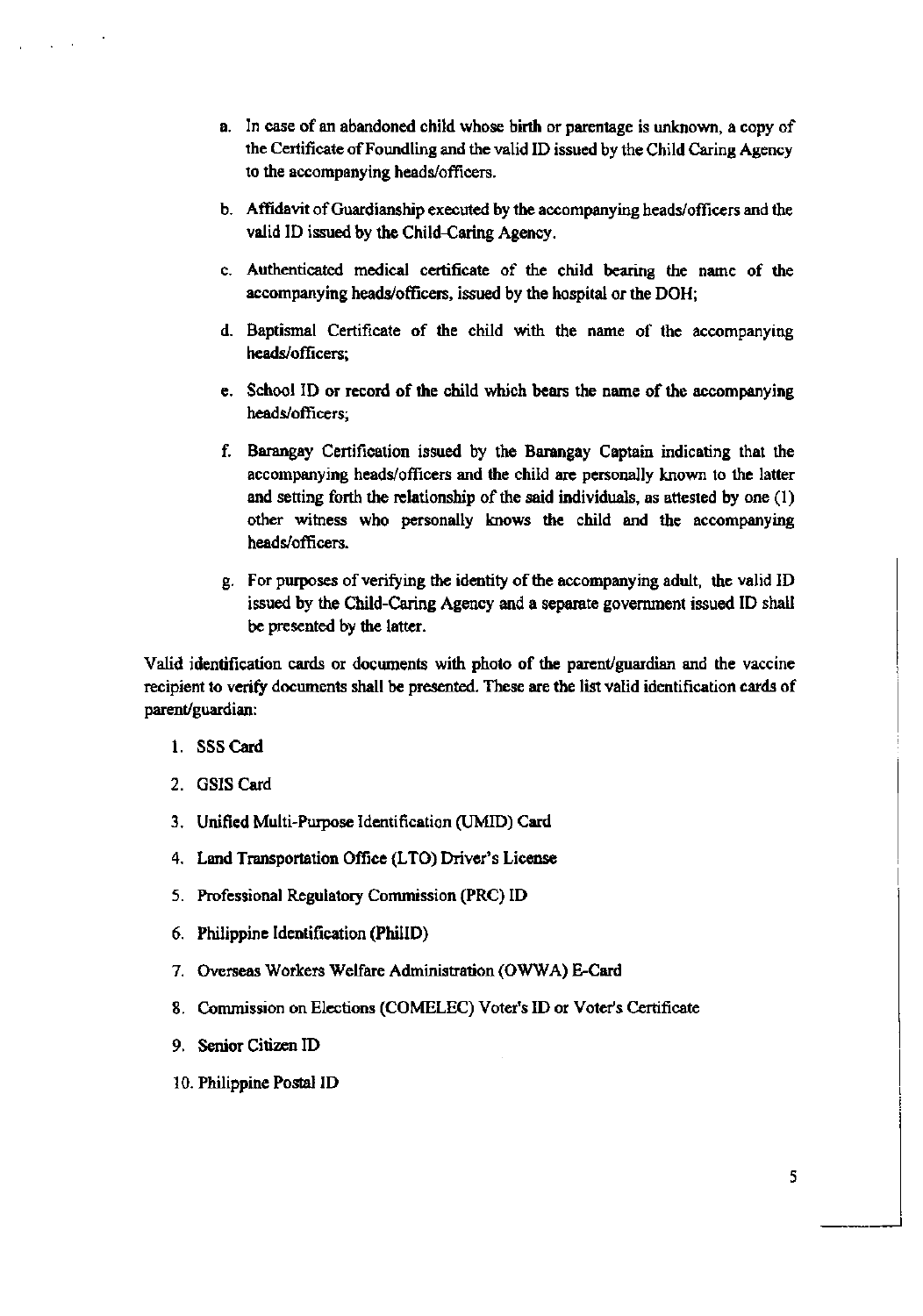## 11. Seafarer's Record Book

- 12. Valid or Latest Passport
- 13. Others
- B. Additional protocols in getting assent/consent of the pediatric population
	- 1. Under Article 38 of the Republic Act (RA) No. 386 or the New Civil Code of the Philippines, minors are still considered to be under parental authority and do not have the capacity to give their consent. Under Article 220 of the Family Code, the parents and those exercising parental authority shall have, with respect to their unemancipated children or wards, the right and duty "to enhance, protect, preserve and maintain their physical and mental health at all times" as well as "to represent them in all matters affecting their interests." As such, the vaccine recipient's parent shall provide the consent before the vaccine recipient shall receive the COVID-19 vaccines, which are still under EUA.
	- 2. In case that the parent or court-appointed guardian is dead, absent or cannot be located or unsuitable to give the needed consent, the substitute parental authority or legal guardianship shall be exercised by the surviving grandparent according to Art. 214 of the Family Code.
	- 3. In default of grandparents, the substitute parental authority shall be exercised by the oldest brother or sister, over twenty-one years of age, unless unfit or disqualified, or the child's actual custodian, over twenty-one years of age, unless unfit or disqualified, in accordance with Art. 216 of the Family Code.
	- 4. In case of foundlings, abandoned, neglected or abused children and other children similarly situated, parental authority shall be entrusted in summary judicial proceedings to heads of children's homes, orphanages and similar institutions duly accredited by the DSWD or its city/municipal counterparts.
	- 5. In case the parent/guardian refuses to give consent to the vaccination despite the desire and willingness of the minor child to have himself/herself vaccinated, or there are no persons that may legally exercise parental authority over the child, the State may act as parens patriae and give the necessary consent. Therefore, the proper officer representing the State as parens patriae may sign the consent form. In this regard, the DSWD or its city/municipal counterparts shall serve as the proper office who shall represent the State.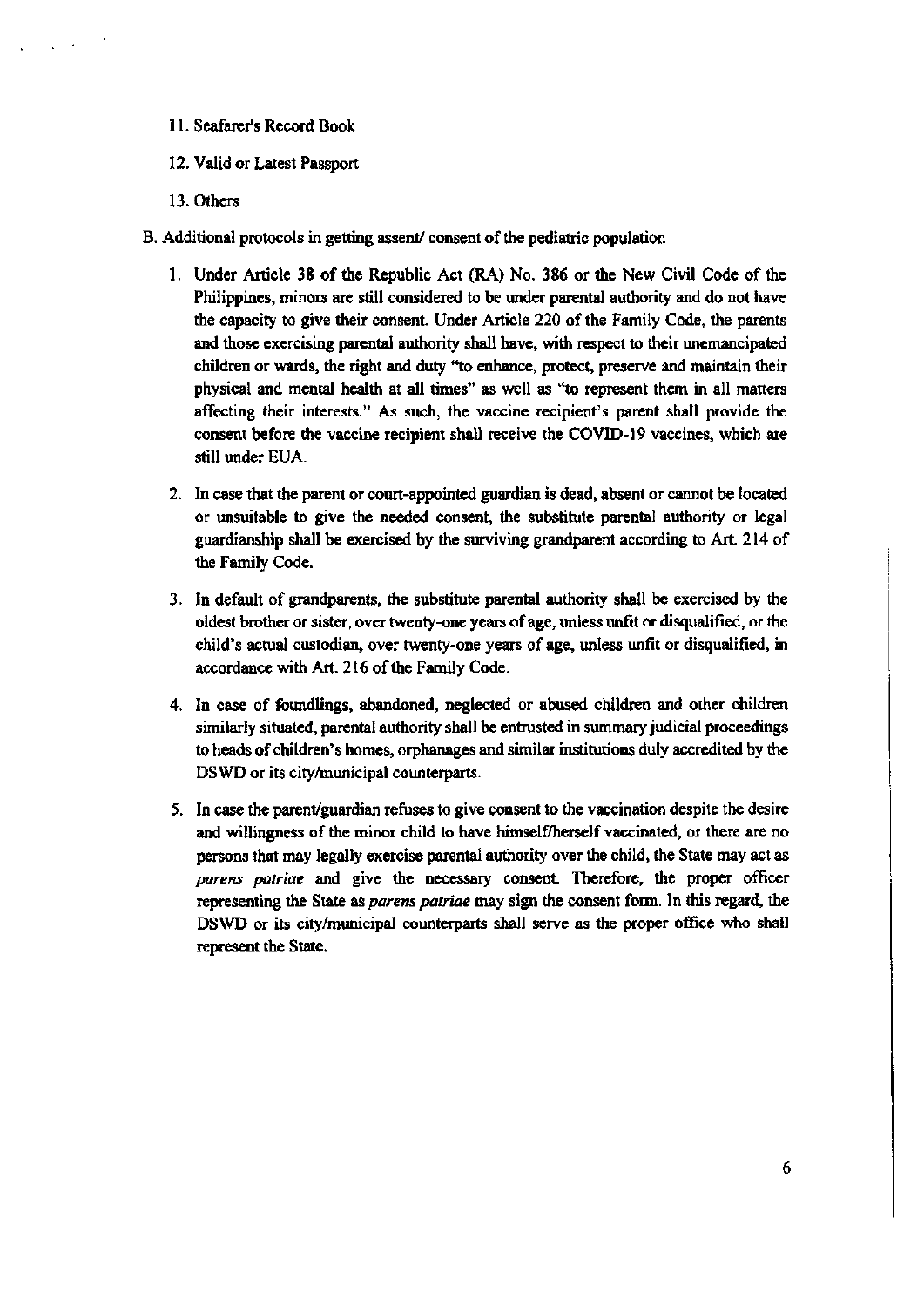# ANNEX B. List of Comorbidities Requiring Medical Clearances indicated in DC No. 2021-0464

- a. Medical complexity: long term dependence on technical support e.g. tracheostomy associated with developmental delay and/or genetic anomalies.
- b. Genetic conditions: Down's Syndrome (Trisomy 21), Glucose-6-phosphate dehydrogenase deficiency (G6PD), genetic disorders affecting the immune systems such as primary immunodeficiency disorders, thalassemia, and other chromosomal abnormalities.
- c. Neurologic conditions: Seizure Disorder, Autism Spectrum Disorders (ASDs), Cerebral Palsy, Stroke in the Young, Chronic Meningitis e.g. Tuberculosis, chronic neuromuscular diseases, and chronic demyelinating diseases.
- d. Metabolic/endocrine diseases: Diabetes Mellitus (DM), Hypothyroidism, Diabetes Insipidus (DI). Adrenal insufficiency, Hypopituitarism, and other hereditary metabolic diseases.
- e. Cardiovascular diseases: Hypertension, Congenital Heart Diseases (CHDs), Cardiomyopathy, Rheumatic Heart Disease (RHD), Mitral Valve Disease, Pulmonary Hypertension with Right Heart Failure.
- f. Obesity:  $BMI > 95th$  percentile for age and height.
- g. HIV infection
- h. Tuberculosis: Pulmonary (collapse/consolidations, with empyema, and miliary), Extrapulmonary, (pleural effusion, pericarditis, abdominal, genitourinary, central nervous system, spinal column, bone, joint, cutaneous, ocular and breast), and Disseminated (involvement of two (2) or more organs).
- i. Chronic Respiratory Diseases: Chronic Lung Diseases (Bronchiectasis, Bronchopulmonary Dysplasia, Chronic Aspiration Pneumonia), Congenital respiratory malformation, Restrictive Lung Diseases, neuromuscular disorders, syndromic with hypotonia, skeletal disorders, chronic upper and lower airway obstruction (Severe Obstructive Sleep Apnea, Tracheomalacia, Stenosis, Bronchial Asthma).
- j. Renal Disorders: Chronic Kidney Diseases, Nephrotic Syndrome, End-Stage Renal Disease (ESRD), patients on dialysis and continuous ambulatory peritoneal dialysis (CAPD), Glomerulonephritis (e.g. lupus nephritis), Hydronephrosis.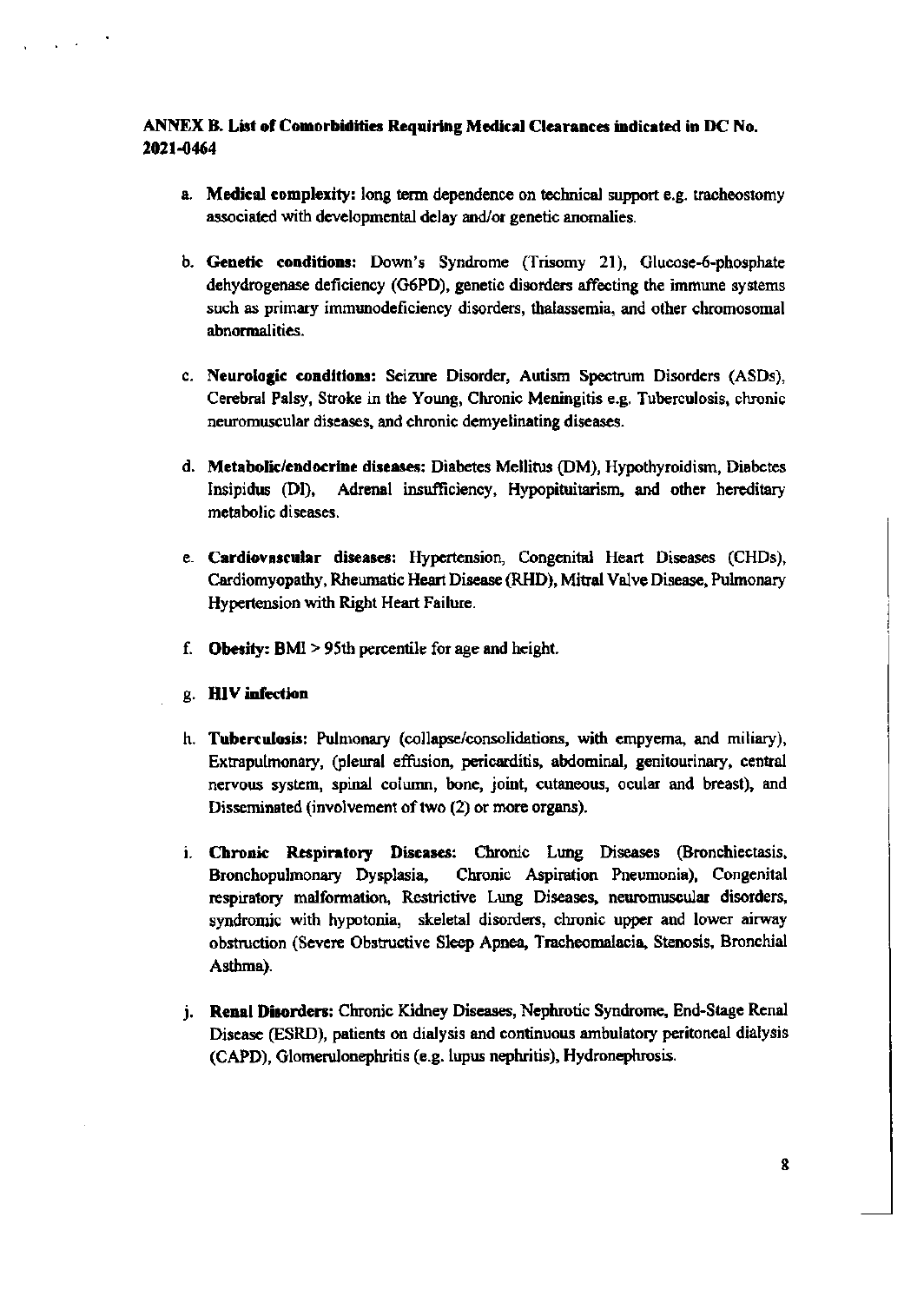- k. Hepatobiliary Diseases: Chronic Liver Disease, Cirrhosis, Malabsorption Syndrome.
- 1. Immunocompromised state due to disease or treatment: Bone marrow or stem cell transplant patients, solid organ transplant recipients, haematological malignancies (leukemia, anemia, thalassemia), cancer patients on chemotherapy, severe aplastic anemia, autoimmune or autoinflammatory disorders requiring longterm immunosuppressive therapy (e.g. Systemic Lupus Erythematosus, Rheumatoid Arthritis), patients receiving immune-modulating biological therapy [e.g. Anti -Tumor Necrosis Factor (TNF), rituximab, among others], patients receiving longterm systemic steroids  $[>$  one  $(1)$  month], functional asplenia, patients who underwent splenectomy.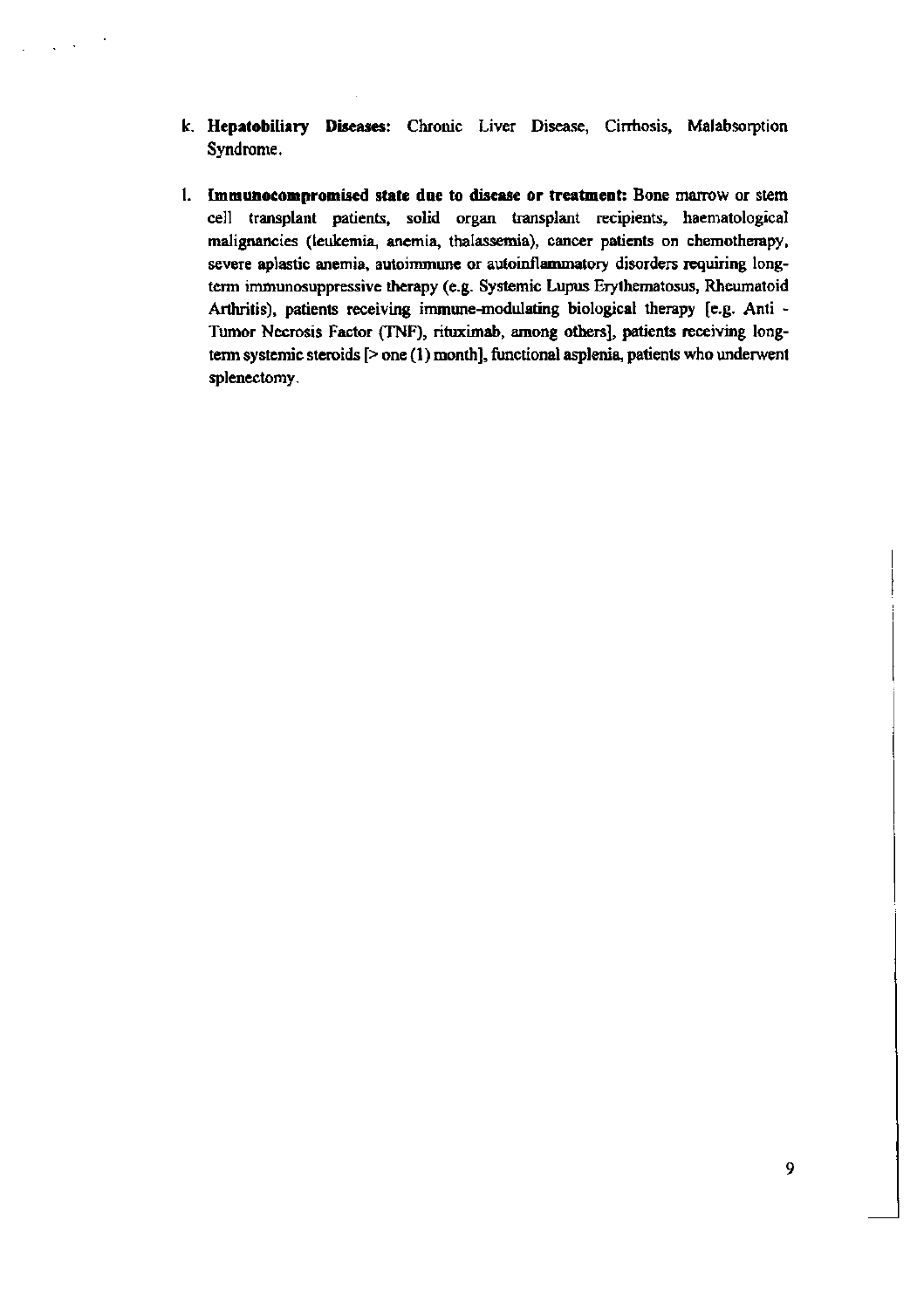# ANNEX C. MEDICAL CERTIFICATION FOR PEDIATRIC POPULATION WITH **COMORBIDITIES**

(maybe accessed through bit.ly/RESBAKUNAVaxSpecific)



 $\sqrt{1-\lambda^2}$ 

COVID-19 PEDIATRIC VACCINATION (5-17 YEARS OLD) of the Philippine National COVID-19 Vaccine Deployment and Vaccination Program as of **January 21, 2022** 

MEDICAL CERTIFICATION FOR COVID-19 PEDIATRIC VACCINATION (5-17 YEARS OLD WITH COMORBIDITIES)

|   | Date.                                                                                                               |  |  |  |
|---|---------------------------------------------------------------------------------------------------------------------|--|--|--|
|   | TO WHOM IT MAY CONCERN:                                                                                             |  |  |  |
|   | This is to certify that                                                                                             |  |  |  |
|   | (Name of Patient)<br>Liger                                                                                          |  |  |  |
|   | vears old, from                                                                                                     |  |  |  |
|   | (Address)                                                                                                           |  |  |  |
|   | is a diagnosed case of:                                                                                             |  |  |  |
|   |                                                                                                                     |  |  |  |
|   |                                                                                                                     |  |  |  |
|   |                                                                                                                     |  |  |  |
|   | .<br>Na historia de alemán de contra en terminal e de antiga de contra la contradición de contradición en terminado |  |  |  |
| J | I have thoroughly explained the risks and benefits of COVID-19 vaccination                                          |  |  |  |
| ᅽ | Based on evaluation done on the date of certification, the patient can receive a COVID-19<br>vaccine                |  |  |  |
| ᅶ | The parent / legal guardian is aware that the vaccine recipient will still be subjected to health                   |  |  |  |
|   | screening at the vaccination site, and that IF symptoms arise, re-evaluation is necessary prior to<br>vaccination   |  |  |  |
|   | This medical certificate is being issued for the COVID-19 Vaccine Deployment and Vaccination                        |  |  |  |
|   | Program of the Philippines                                                                                          |  |  |  |
|   |                                                                                                                     |  |  |  |
|   | (Physician's Name and Signature)                                                                                    |  |  |  |

(Professional Regulation Commission 1D No)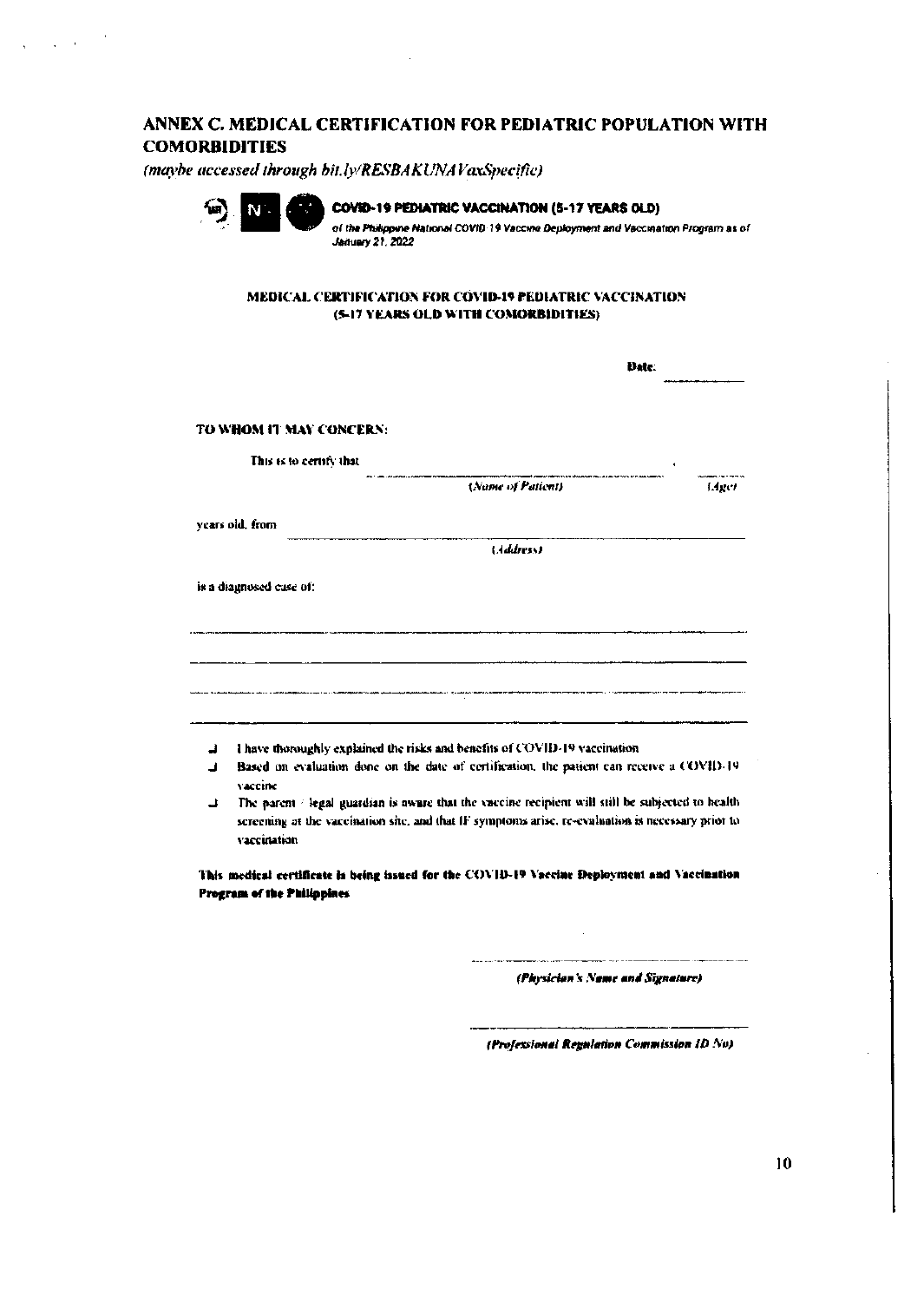# ANNEX D. INFORMED CONSENT AND ASSENT FORMS FOR PEDIATRIC **VACCINATION (5-11 YEAR OLDS)**

(maybe accessed through bit.ly/RESBAKUNAVaxSpecific)



COVID-19 PEDIATRIC VACCINATION (5-17 YEARS OLD) INFORMED CONSENT FORM AND ASSENT FORM FOR PFIZER-BIONTECH COVID-19

Program as of January 21, 2022.

i understand that while most side effects are minor and resolve on their own, there is a small risk of several adverse reactions, such as, but not limited to attempts. and that should prompt medical attention be needed referral to the rearced hospital shall be provided immediately by the Government of the Philippines. I have been alven contact information for follow up for any symptoms which may be expenienced after vaccination.

I understand that by signing this Form, the minor has a nghi to health benefit packages under the Philippine. Health Insurance Comoration (Phili-lealth), in case ha/she sullers a severe and/or second adverse event, which is found to be associated with the Pfizer-BioNTech COVID-19 vaccine or its administration. I understand that the right to claim compensation is subject to the guidalines of Problematic

I suthorize releasing all information needed for public health purposes including reporting to applicable national vaccine registries, consistent with personal and health information storage protocols of the Data Privacy Act of 2012

Nonetheless, I understand that despite such authorization and consent given by me to release all personal and sensitive information for public health purposes. I remain entitled to the rights afforded to a Data Subject under the Data Privacy Act of 2012

I have reviewed the information on risks and benefits of the Plizer-BioNTech COVID-19 vacone in Section 1. above and understand its risks and benefits. In providing my consent below. I confirm that I have the legal authority to give caneers for the vaccination of the minor named above with the Pfizer-BioNTech COVID-19 vaccine.

I hereby give consent to the vaccination of the minor named above with the Plizan-BioNTech COVID-19 vaccine. I affirm that I have understood and reviewed the information included in Section 1 herein, (If this consent is not signed, dated and returned, the minor will not be vaccinated).

**Signature over Printed Name of the Parent/Guerdien** 

**Date** 

If you choose not to have your child/ward vaccinated. **Lase Hist down the reason's:** 

.<br>La contrata de la componenta de la componenta de la componenta de la componenta de la componenta de la compon

VACCINE of the Philippine National COVID-19 Vaccine Deployment and Vaccination

Section 3: Minor's Assent for Vacalnation

**I ACKNOWLEDGE THAT:** 

I am being asked to deade if I.

(Minor's Name)

want to be vaccinated with the Pfizer-BroNTech. COVID-19 vaccine

 $(Age)$ 

have understeed the information about the Pfizer-BioNTech COVID-19 vacone which will be vaccinated to me, and I confirm that I have understood the 120710-0

i asked several questions about the Plizer-BiofiTech COVID-19 vaccine and got stressers to the same. I understand that I can see questions and rage concernabout COVID-19 vaccination anytime.

I understand the net of the administration of the vaccine including the outcomes (that while most side effects are minor and resolve on their own. There can be a rek for adverse reactions in rare circumstances.)

I know that I can stop at any time in the process of vaccination without anyone represending me. The abanding physician will still lake care of me

I want to receive the COVID-19 vaccine at this time

- to the moves is two exploite of giving assetts will be to neurological commissional commission of the movement of the movement of the movement of the movement of the movement of the movement of the movement of the movement **Boligii:**<br># Bu recor is seven to leethe (1-2.2 patri old, a vechii de<br># Bu recor is seven to leethe (1-2.2 patri old, a vechii de
- ol in <u>inter the second or the suffering account constitution</u> to receiving the COVID-19 squares and a surface and aggressive
- $\begin{minipage}{.4\textwidth} \begin{tabular}{l} \hline \textbf{a} & \textbf{a} & \textbf{a} & \textbf{a} & \textbf{a} & \textbf{a} & \textbf{a} & \textbf{a} & \textbf{a} & \textbf{a} & \textbf{a} & \textbf{a} & \textbf{a} & \textbf{a} & \textbf{a} & \textbf{a} & \textbf{a} & \textbf{a} & \textbf{a} & \textbf{a} & \textbf{a} & \textbf{a} & \textbf{a} & \textbf{a} & \textbf{a} & \textbf{a} & \textbf{a} & \textbf{a} &$ .<br>The set the sufficient of part who that the rames had co-

Standary over Printed Hame of the Minor / Parent / Guardian

Date:

If you choose not to get vaccinated, please hat down the **PERMITTE** 

.<br>Anglija je predstavan za oblasti za obestal za sedeljeno se se predstavanje se se se se se se se objavanje Ser 

 $\mathbf{1}$